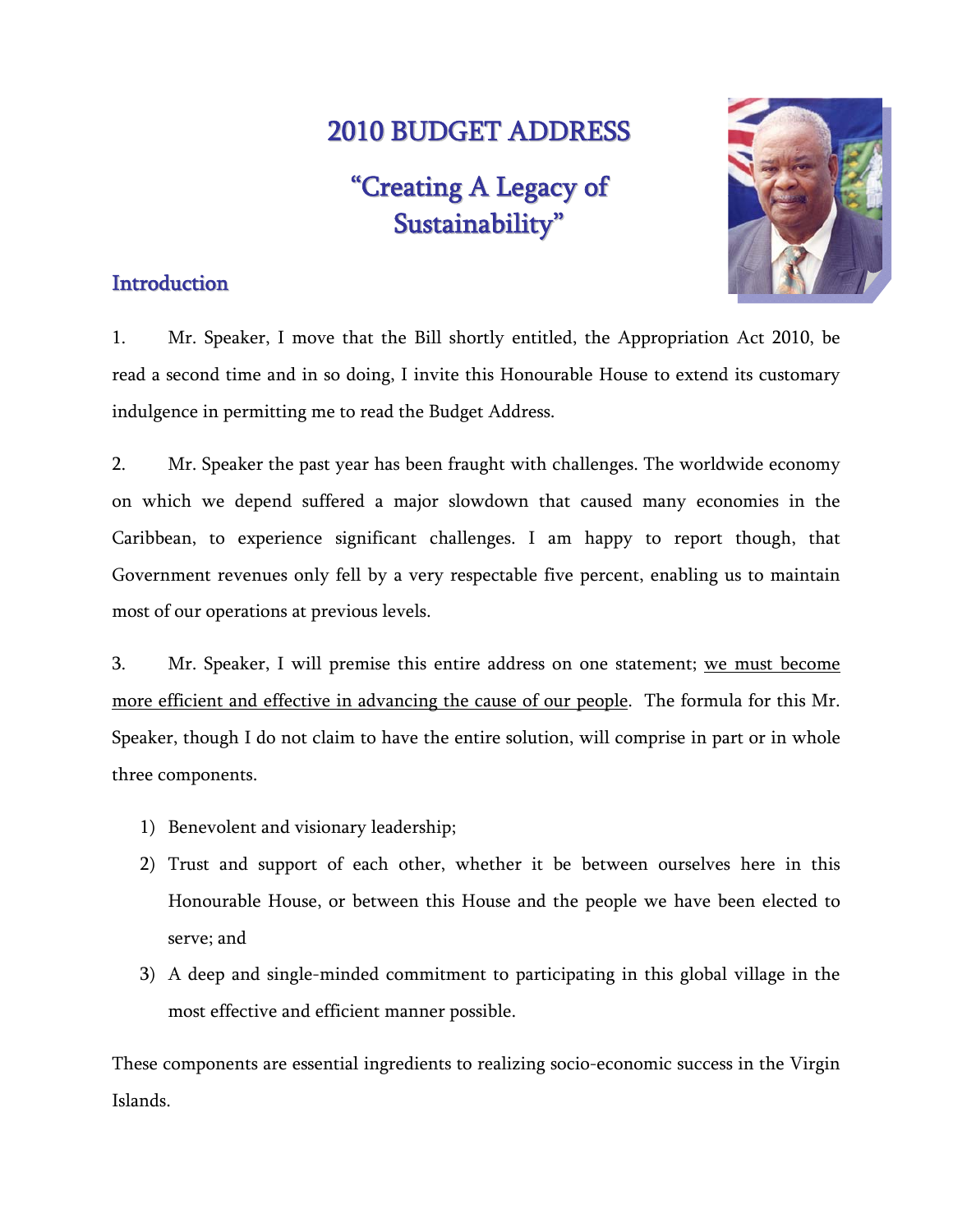# The Road Map

1. Mr. Speaker as individual citizens of this Territory we must accept as unacceptable, the notion that we can do whatever we so please, with no accountability or respect for existing structures, systems, and boundaries. It is a fundamental principle of every civilized society that there must be order. Fundamental to this as well is a leadership component, a significant role of which this Honourable House is mandated to fill.

2. Mr. Speaker, the commitment of my colleagues and I, on both sides of the aisle in this Honourable House, to the maintenance and advancement of the people of these islands must be unquestioned if we are to succeed. It must be seen in everything that we do, reflected in our discussions in this Honourable House, and in our interactions on the street. By extension therefore, lively and candid debate is not only healthy, but should be expected if we are to formulate the best solutions for our people. Our different talents and skills make for a very strong cadre of professionals who have sacrificed privacy, careers, and personal gain to serve the people of these islands. We must never forget therefore, our purpose, and should at every turn listen to the people of this Territory in order to affect the initiatives that are to serve in their best interest. Leadership involves the ability to feel the pulse of those for whom you are responsible, making the decisions that are required, and the courage to face the challenges as they present themselves. As leaders we must be prepared to extend ourselves tirelessly in this cause. Our vision must be clear and articulated in understandable and unambiguous language, and even more importantly, it must be a collective vision which can only occur if we not merely hear each other's voices, but listen. We must be steadfast in our resolve to lead if the difficult choices ahead are to be made.

3. Mr. Speaker, the second component that is required is the need for mutual support, respect, and trust. This can only be achieved if we all as individuals adopt and internalize the principles that we are our brother's keeper, that the success of one of us signals a success for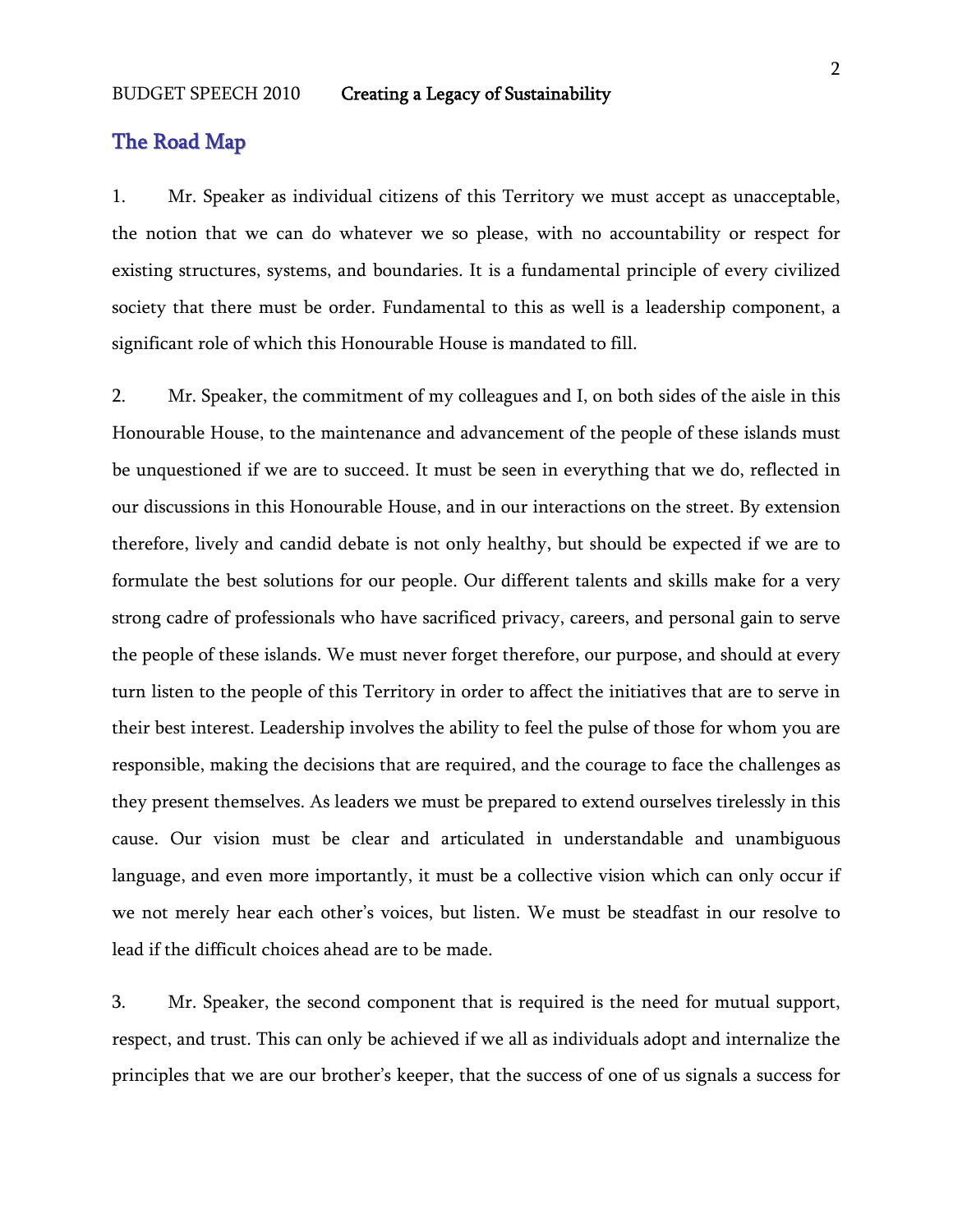all, and in failure all of us will be affected. It is essential then Mr. Speaker, that in the pursuit of our individual dreams and aspirations we provide and expect the support of each other. A house divided among itself cannot stand Mr. Speaker, and the stakes are too high to allow such an eventuality as an option. Foremost among these are the hopes, dreams, aspirations, quality of life, and future of our people, even unto generations yet unborn. The glue that will hold us together will be mutual trust and respect. I implore my fellow citizens to join me in examining ourselves closely to see where we may have trod on another without being aware; rectify our differences; and to renew our commitment to focus on the challenges with which we are now faced and those that lie ahead.

4. The legacy we leave Mr. Speaker must be one which those that follow us and stand to inherit what we build today, can or will be proud of. The greatest gift we can receive from our fellowmen and successors is gratitude and appreciation for the foundations we have laid. We must operate in an environment of trust and mutual respect if the hard decisions ahead are to be effectively and efficiently executed.

5. Mr. Speaker, we do not live in these islands isolated from the rest of the world. Indeed we are able to enjoy the quality of life we now take for granted as a result of our participation in the global village, through our excellent tourism product, and rigor of our financial services regulatory regime. Our plans therefore, must include strategies to enhance the manner in which we deliver these services. Let there be no mistake Mr. Speaker, our position globally in regard to these two industries is a coveted one, and it is only through constant hard work and improvement that we will maintain and improve our competitiveness.

6. Mr. Speaker you may venture to inquire as to why in an address of this nature I am paying attention to these three things; Leadership, Trust, and Effectiveness. I highlight them Mr. Speaker, because the manner in which we utilize our resources, whether they be financial or otherwise, depends on our behavioural patterns, our priorities, how we relate to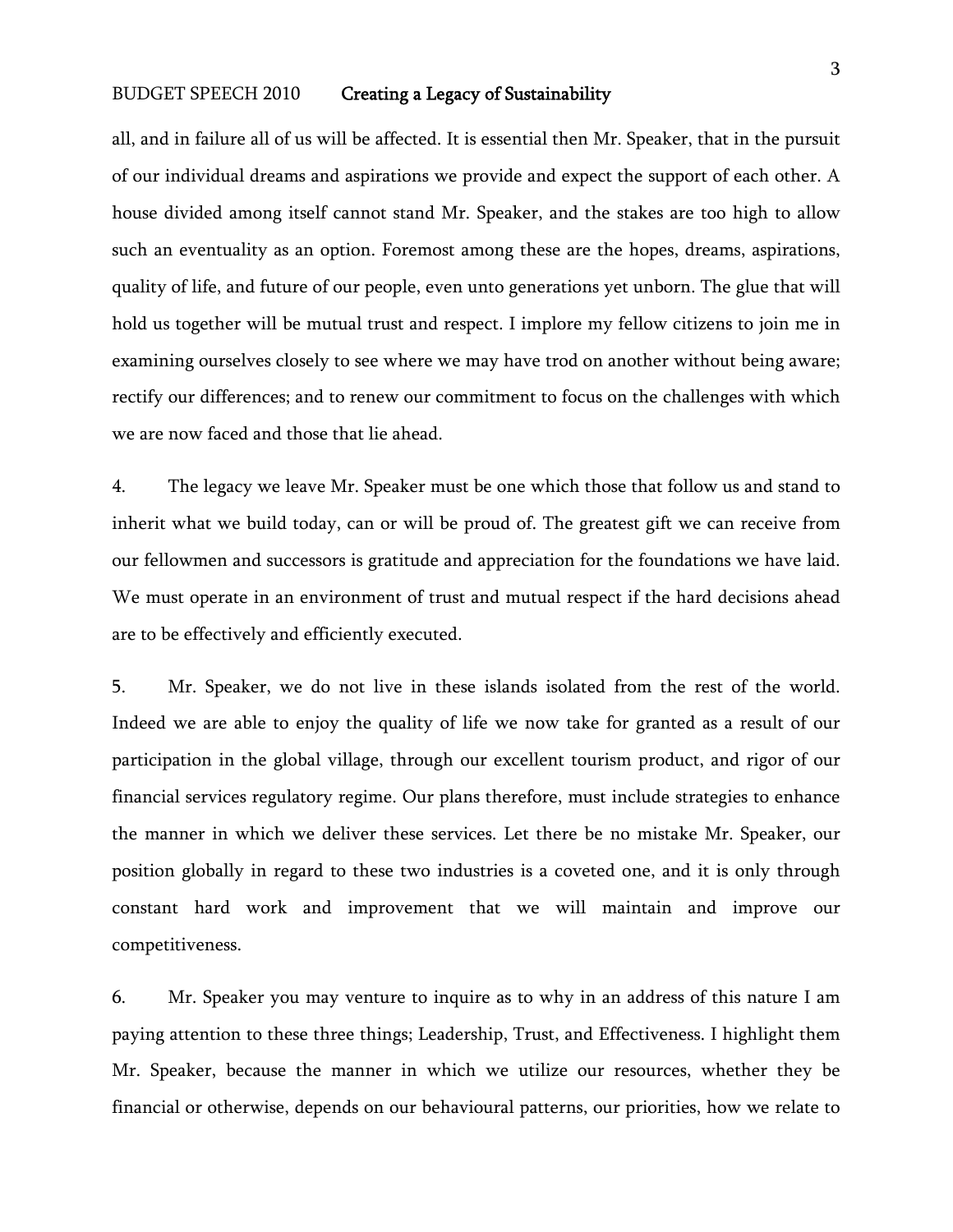each other, and our understanding of the environment in which we live. It is of paramount importance in this fiscal year, Mr. Speaker, that as a Territory, we appreciate the position in which we find ourselves. We must understand the position with respect to our economic situation, our fiscal realities, and the pivotal position we now occupy in regards to the implications any decision that we take now will have on our ability to navigate the minefields that lie ahead. We must plan carefully, Mr. Speaker, and responsibly, then steadfastly stick to and execute those plans. To seek to move forward in this fiscal year, without the three components of Leadership, Trust, and Effectiveness, would be akin to making bricks without straw. It is our only fundamental principle as an option for success at this point. At the forefront then, must be the Government of the Virgin Islands, first by a demonstration of good example, then by formulating and implementing sound policies.

7. In the years prior to 2006, for some time now and with the exception of one year, the government has been able to build its cash reserves. However since 2006, our expenditures, mostly as a result of unanticipated expenses, have outstripped our revenues and the gap continues to widen. The eventual result, Mr. Speaker, if we do not begin with the basic principles I have previously outlined and assume a heightened stance of frugality, is that we will find ourselves in a position of un-affordability that threatens, even at this point, our ability to maintain the basic operations of Central Government.

# Aggregate Budgetary Allocations

1. The budget<sup>1</sup> now before us Mr. Speaker illustrates that operational spending is estimated to be some two hundred and fifty million, five hundred and seventeen thousand dollars, (\$250,517,000) against revenues that are projected to be in the region of two hundred and seventy one million, six hundred and sixty six thousand dollars (\$271,666,000). Mr. Speaker after contributions are made to commitments in the Development Fund, the Pension

<sup>&</sup>lt;sup>1</sup> Proforma Cashflow Statement attached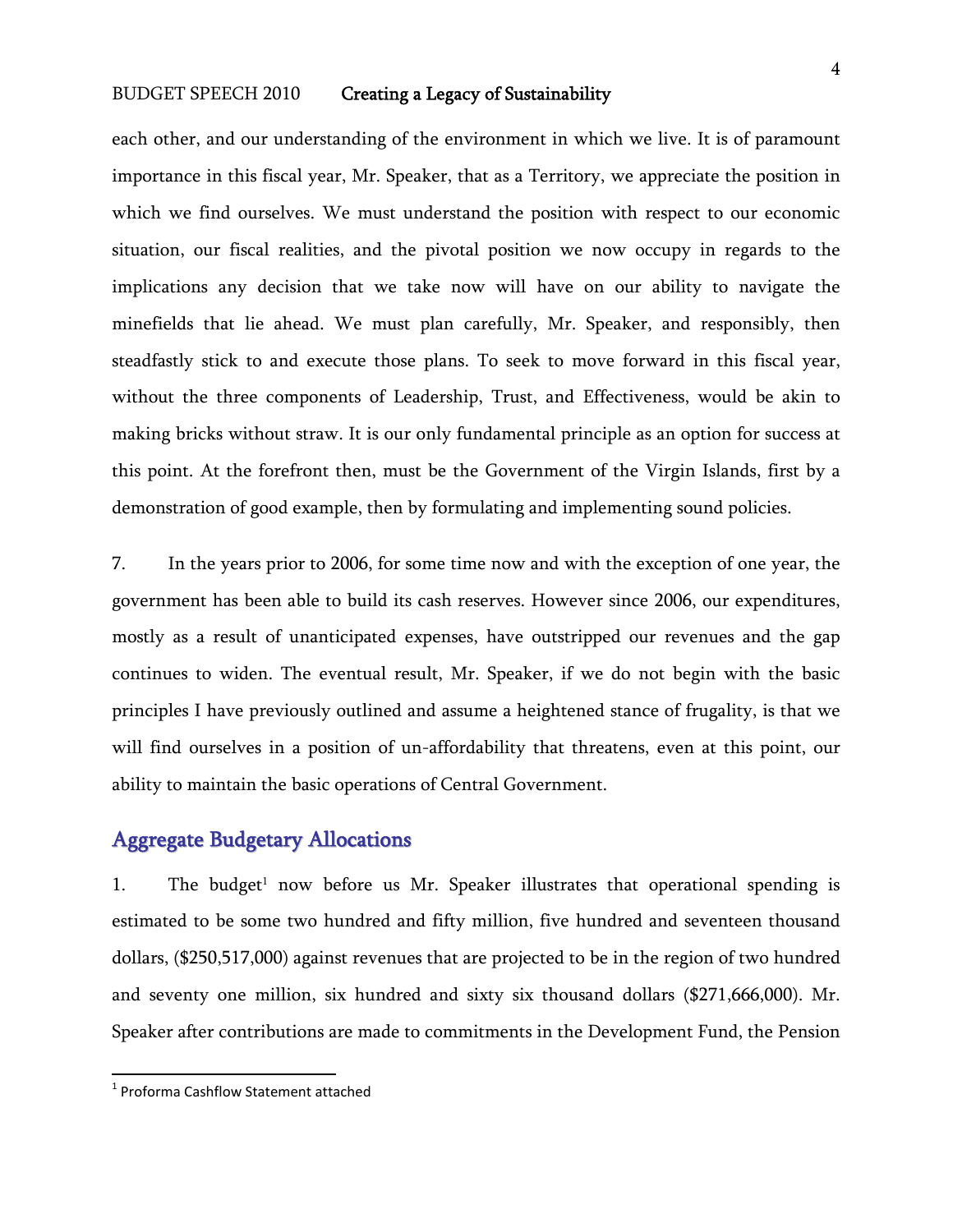fund, Reserve Fund, Emergency Disaster fund, Contingencies Fund, and the Repairs and Renewal Fund, we find ourselves with a minimal ability of some eighteen million, one hundred forty nine thousand dollars (\$18,149,000) to fund our development portfolio from local resources.

2. This indicates two things Mr. Speaker; first, that the majority of capital works for this budget cycle may have to be done through debt financing and second, that it is absolutely essential that our *modus operandi*, in respect of operational spending, is thoroughly examined and its cost reduced. We must be focused on doing more with less Mr. Speaker, for in the words of the famous Chinese philosopher, Confucius, "he who will not economize will have to agonize".

3. Mr. Speaker, at the end of 2009 total Revenue collected amounted to two hundred sixty eight million, six hundred seven thousand, five hundred fifty dollars (\$268,607,550), a four percent (4%) decrease from 2008 Revenue which was two hundred seventy eight million, five hundred eighty thousand, one hundred ninety nine dollars (\$278,580,199). Government's recurrent expenditure amounted to two hundred seventy five million, four hundred eighty six thousand, nine hundred sixty two dollars (\$275,486,962), and a one point six percent (1.6%) reduction from the 2008 level of two hundred eighty million, ninety five thousand, and fifty six dollars (\$280,095,056). This, Mr. Speaker, resulted in an overall deficit for 2009 of six million, eight hundred seventy nine thousand, four hundred and twelve dollars (\$6,879,412).

4. Mr. Speaker, of that two hundred seventy five million, four hundred eighty six thousand, nine hundred sixty two dollars (\$275,486,962) which was spent on recurrent expenditure, almost eleven million dollars (\$11,000,000) was spent on pensions and almost one hundred fifteen million (\$115,000,000) was spent on personnel costs. Forty six percent (46%) of total operating expenditure, Mr. Speaker, was spent on salaries and pensions only. Add to that Departmental Expenses at ninety million, five hundred thousand dollars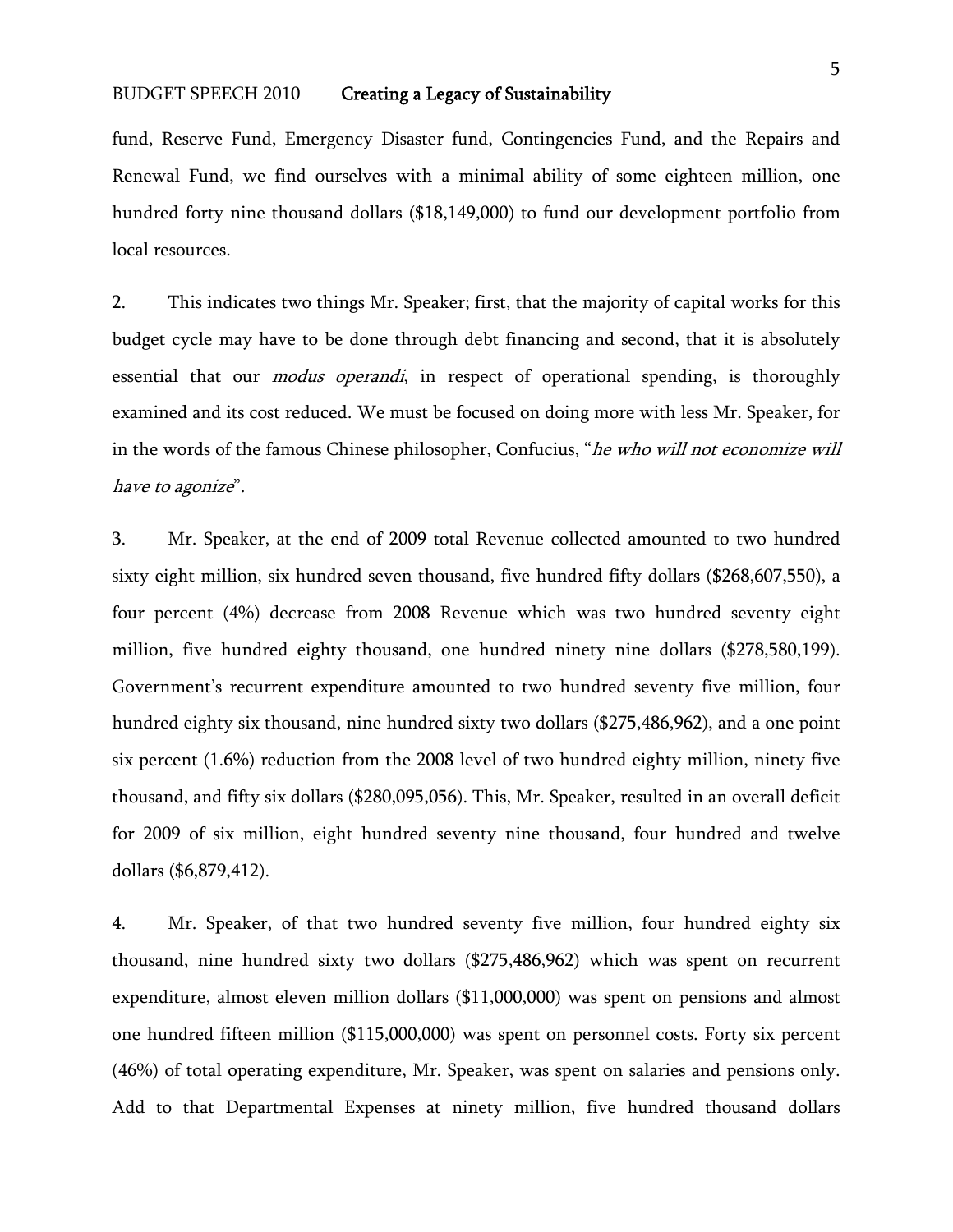(\$90,500,000) and we spent a total of seventy eight percent (78%) of operational expenditure, Mr. Speaker, just to cover salaries, pension, and departmental expenses.

5. Mr. Speaker, by the end of 2010, we expect that total Government debt will be approximately one hundred fifty one million, six hundred ninety five thousand dollars (\$151,695,000). For reference purposes Mr. Speaker, I would like to remind this Honourable House that the Borrowing Guidelines as agreed to with Her Majesty's Government are a maximum of 80% on Net Debt, which is total debt minus liquid assets divided by recurrent revenue, a maximum of 10% on debt servicing, and a minimum of 25% for our reserves. Major efforts will be made to ensure we comply with the HMG Borrowing Guidelines.

6. Mr. Speaker in analyzing our expenditure patterns<sup>2</sup> in central government, two areas are of note as being fundamental to grappling with the problems with which we are faced. The first of these is the personnel costs which account for an average of some forty six percent (46%) of our operational expenditure. The second is departmental expenses which accounts for an average of some thirty two percent (32%) of this as well. Mr. Speaker, in consideration of the fact that we must address the other obvious, though ancillary, areas such as travel and the size of our vehicle fleet, we must make reductions in the previously mentioned areas if we are to achieve any significant gains in our expenditure levels.

7. Noteworthy as well Mr. Speaker, and a major component of departmental expenses, are grants awarded to Statutory Bodies to fund their operations. I mention this specifically and at this juncture Mr. Speaker, because in moving forward, the efficiency of these entities will have to be addressed as part of the comprehensive solution to our ballooning expenditure. The budget before you Mr. Speaker, is one that has been through several iterations of expenditure cuts in consideration of these basic points, and in order to maintain ourselves in this budget cycle we must diligently follow the road map that it represents.

 <sup>2</sup> Illustration made in Appendices.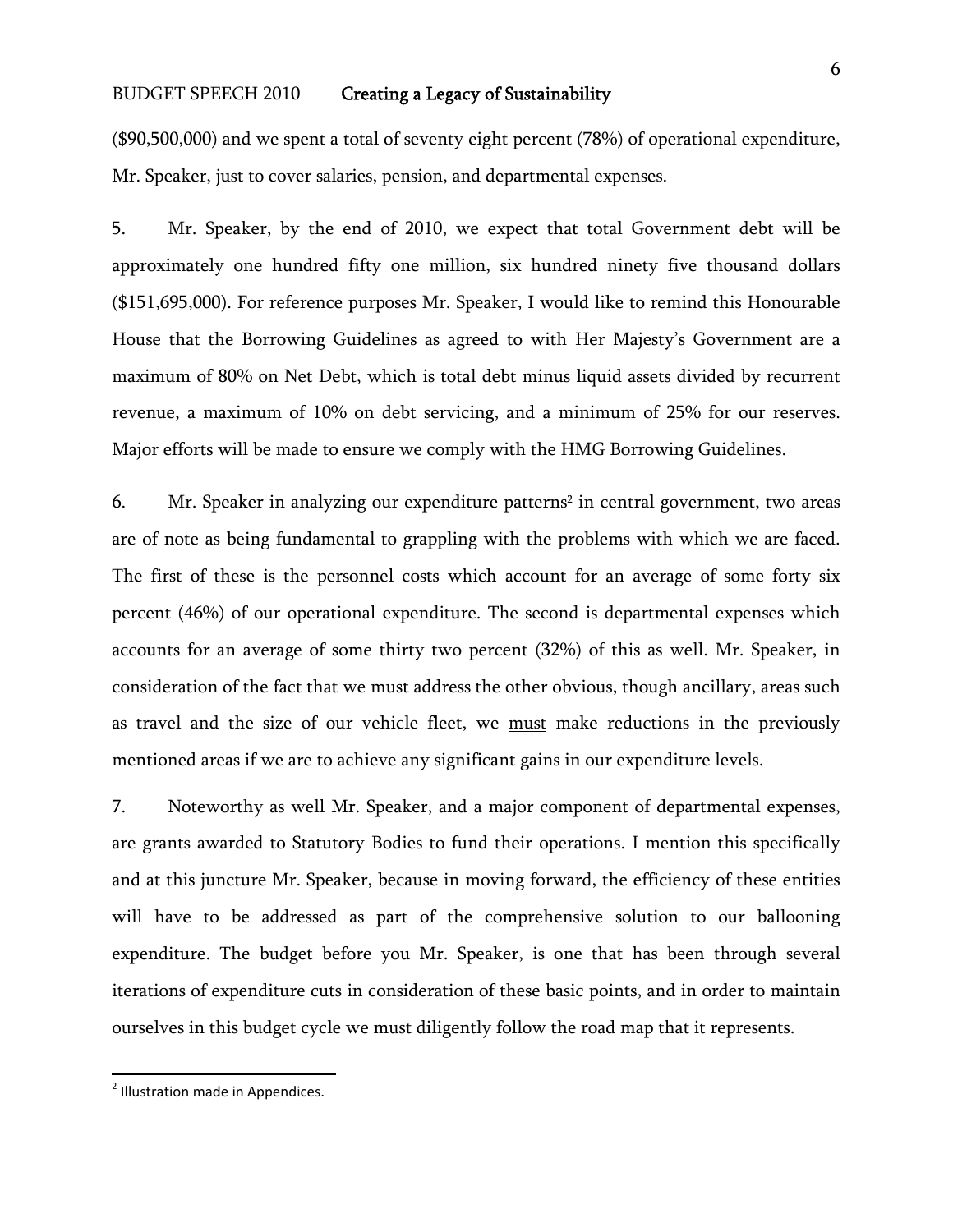#### Economic Outlook

1. Permit me now Mr. Speaker, to illustrate the environment in which we currently operate. The year 2009 was a tumultuous one for the global economy. Growth rates of major economies were negative or below initial pre-crisis expectations, trade declined, consumer demand plummeted and unemployment skyrocketed. As part of the global village similar negative effects of the financial crisis were experienced here in the Virgin Islands, similar to the upset economy experienced after World War I. The major industries in financial services and tourism have experienced expected declines which not only affected the revenues of central government, but the performance of other industries such as construction, wholesale and retail, and real estate which depend significantly on the robustness of these two sectors of the economy.

2. Mr. Speaker, reduced demand for leisure travel in the face of the global economic crisis has affected tourist arrival numbers in the Virgin Islands. Preliminary summary statistics for 2009 indicated that overall arrivals were down by approximately ten percent (10%) compared to 2008. This downward trend was driven by the decline in overnight tourist arrivals which declined by roughly seventeen percent (17%) in 2009. Cruise tourism on the other hand, was relatively strong during the year when compared to overnight tourism, and arrivals in some months were greater than 2008 figures. With the United States being the largest tourism market for the Virgin Islands, and expectations for further recovery in 2010 and beyond, the tourism industry in the Virgin Islands should recover and may even grow in 2010.

3. Interest in the Yachting Industry continued to grow and in 2009 the number of mega yachts visiting the Territory from Eastern Europe and the United States exceeded the number for 2008. It is apparent that there is opportunity for entrepreneurs to become involved in providing marina and mooring facilities for mega yachts.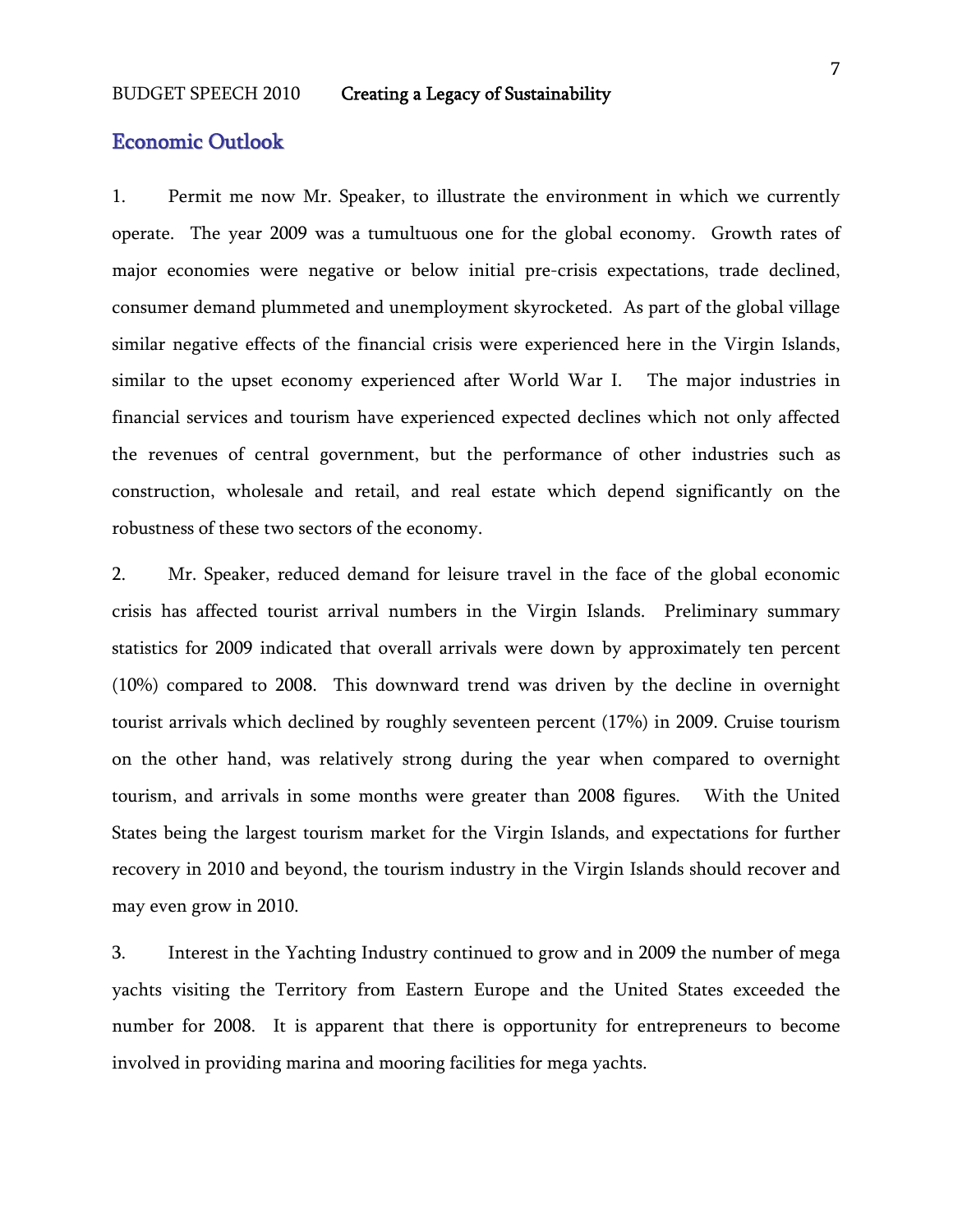4. Mr. Speaker, the effects of the global financial crisis has also been experienced in the financial services industry. Incorporation figures up to the third quarter of 2009 were down by approximately thirty two percent (32%) compared to the same period in 2008. Although this was a significant decrease, the overall number of active companies registered in the Virgin Islands still remains in the region of four hundred thousand (400,000). Government incorporation fee revenue therefore has not been heavily impacted since re-registration income remained strong in 2009.

5. Mr. Speaker, as a further indication of how deeply our economy was affected, work permit applications decreased by approximately seven percent (7%) in 2009 with the number of new applications in the same year down by fifty percent (50%).

6. As a consequence of the reduction in demand for goods and services worldwide, most countries have experienced a period of decline in the rate of increase of average prices. The Virgin Islands are no exception. Prices in the Virgin Islands are still on the rise but have increased at a lower rate in 2009 than in 2008. The inflation rate decreased from approximately seven percent (7%) in 2008 to approximately three percent (3%) in 2009. This decrease was mainly associated with drops in the price of gasoline from record highs in 2008 and airline fare costs.

7. Notwithstanding, expectations for the Virgin Islands economy in 2010 are optimistic given the path of recovery for the global economy although forecasts indicate that it will be lethargic. The local economy should experience some relief in terms of improvement in tourism and financial services figures, as consumer confidence in the job and financial markets improve and individuals and corporations increase spending. Inflation should remain low in the not too distant future, however as the US economy recovers, inflationary pressure is expected to increase and this will be felt in the Virgin Islands.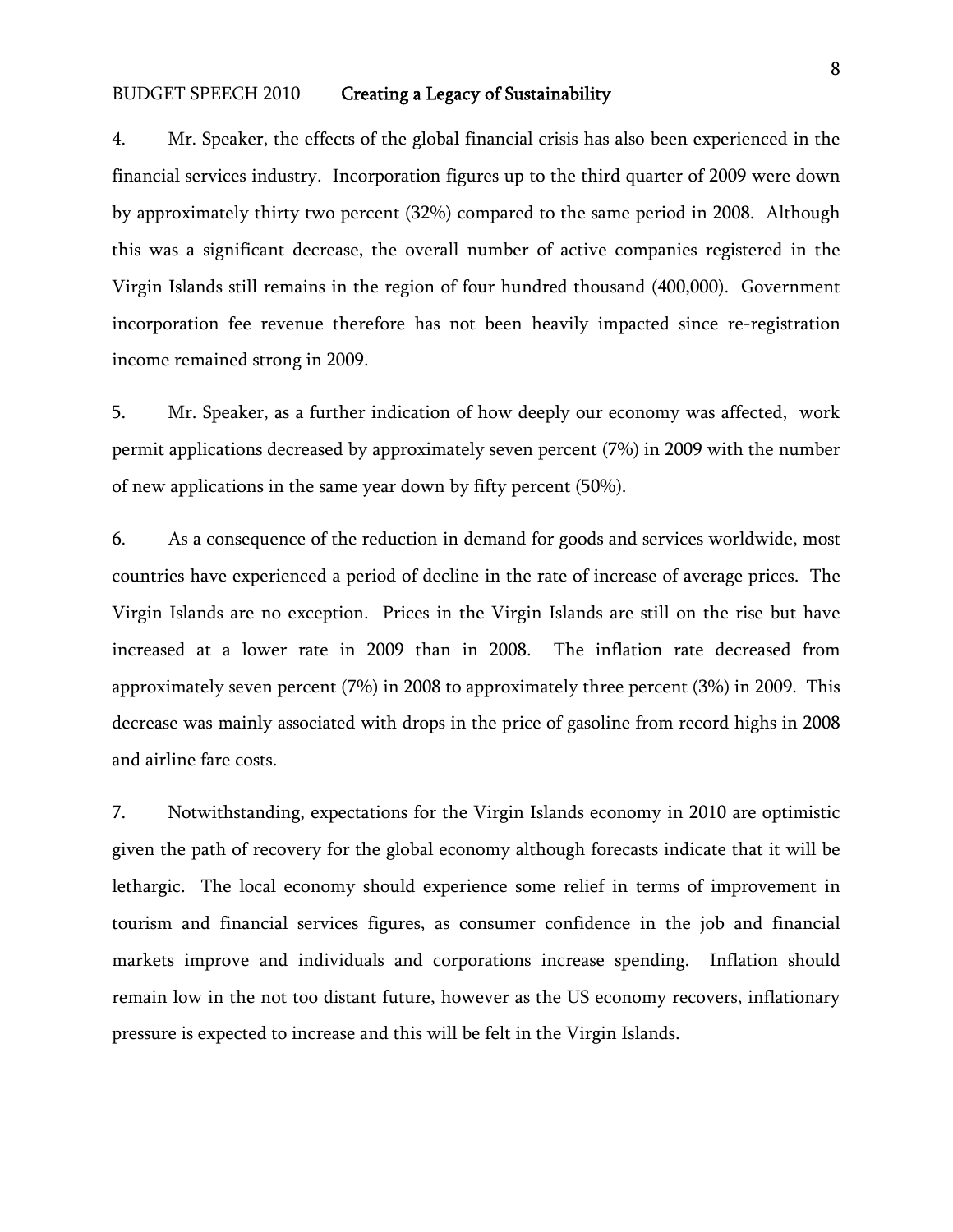### Inside the Budget

1. Mr. Speaker in this year 2010, in addition to ensuring that the necessary actions are being taken to ensure the Territory remains safe, central government solvent, and our economy competitive, we will focus aggressively on a few areas that need special attention.

2. The first of these as alluded to previously Mr. Speaker, is the reduction of waste and high costs associated with the public sector, in concert with significant efforts in revenue enhancements. Mr. Speaker, I will be the first to state that the public sector has hard working and dedicated officers who serve the people of this Territory tirelessly every day and to them on behalf of this Honourable House, and the people of this Territory I express my deepest appreciation and encouragement to persevere in a job well done.

3. Yet, Mr. Speaker, we notice that there are many expenses that we can reduce and processes that can be reengineered to realize a less costly and more efficient institution. The exercise will look at our processes, our expenditure patterns, and our revenue streams. This cost reduction and revenue enhancement initiative, through the actions associated with it, will provide for more financial resources to fund the needs of this Territory. In addition to streamlined systems, it should make for more expeditious, less costly, and more efficient services delivered to the public. Some of these initiatives in the immediate short term involve the increase on the taxation of alcohol and tobacco, a comprehensive review of existing tax and fee legislation rates, including the modification of the payroll tax regime to a progressive one, and the completion of the workforce planning exercise now taking place in the Civil Service, to better inform our training needs and redeployment with a view to increasing productivity.

4. You will also be pleased to note that Cabinet has already begun to commission a Fiscal Review Committee to examine the current tax and fee regime, and consistent with the sentiments expressed in the Foot Report released last year, will advise on ways in which they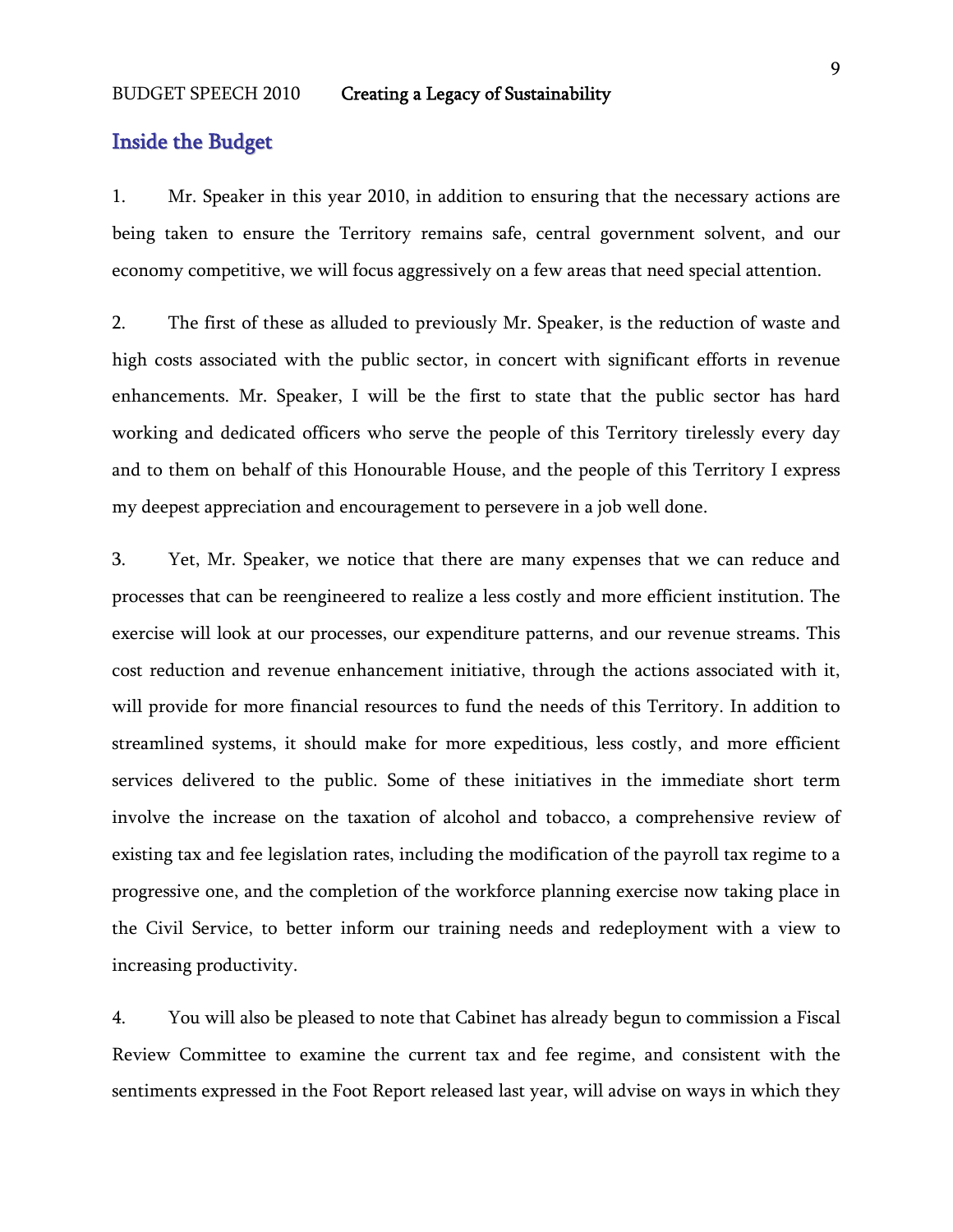can be strengthened and broadened to better reflect the environment in which we operate today. Additionally the findings of the Payroll Tax Committee will be tabled in this house in the coming weeks. Mr. Speaker, as result of these two exercises and in addition to the others mentioned, some tax and fee rates will be reviewed. A genuine attempt will be made in 2010 to reduce the number of public servants. When it is realized that for the fiscal year 2010 approximately ninety five million dollars  $(\$95,000,000.00)^3$  is spent in personal emoluments, you can see why there is not enough to spend on development (capital) works.

5. Next Mr. Speaker is the provision of a world class health care system. We have already begun the process of designing and implementing a National Health Insurance Scheme, which will, in conjunction with the work being done to complete our hospital and improvements on the provision of much needed and sound health care services, provide the people of this Territory with enhanced but affordable, high quality health care, in the very near future. We are committed Mr. Speaker, to facilitating the requirements to ensure that our people have long healthy lives. This principle is one of the building blocks for our mantra of realizing higher productivity in our economy.

6. Thirdly Mr. Speaker and not at all removed from the health of our citizens of the Virgin Islands is the matter of sewerage. It is not at all acceptable that the sewerage system in the Road Town and East End/Long Look areas should be expected to cope with the demands now placed on it. The existing system is one that was designed to cope with only a small portion of what it is required to do today, and this coupled with the advent of taller buildings, and a wider area of coverage, mandates that we must do something about this problem sooner rather than later. Mr. Speaker, I have sat in this Honourable House during the term from 1999 to 2003 and heard the cries from the Honourable Members for the Seventh District about the danger the Territory was in because of the lack of a proper

 $3$  This excludes Other Personnel costs such as Pensions and Gratuities, Benefits and Payroll Adjustments.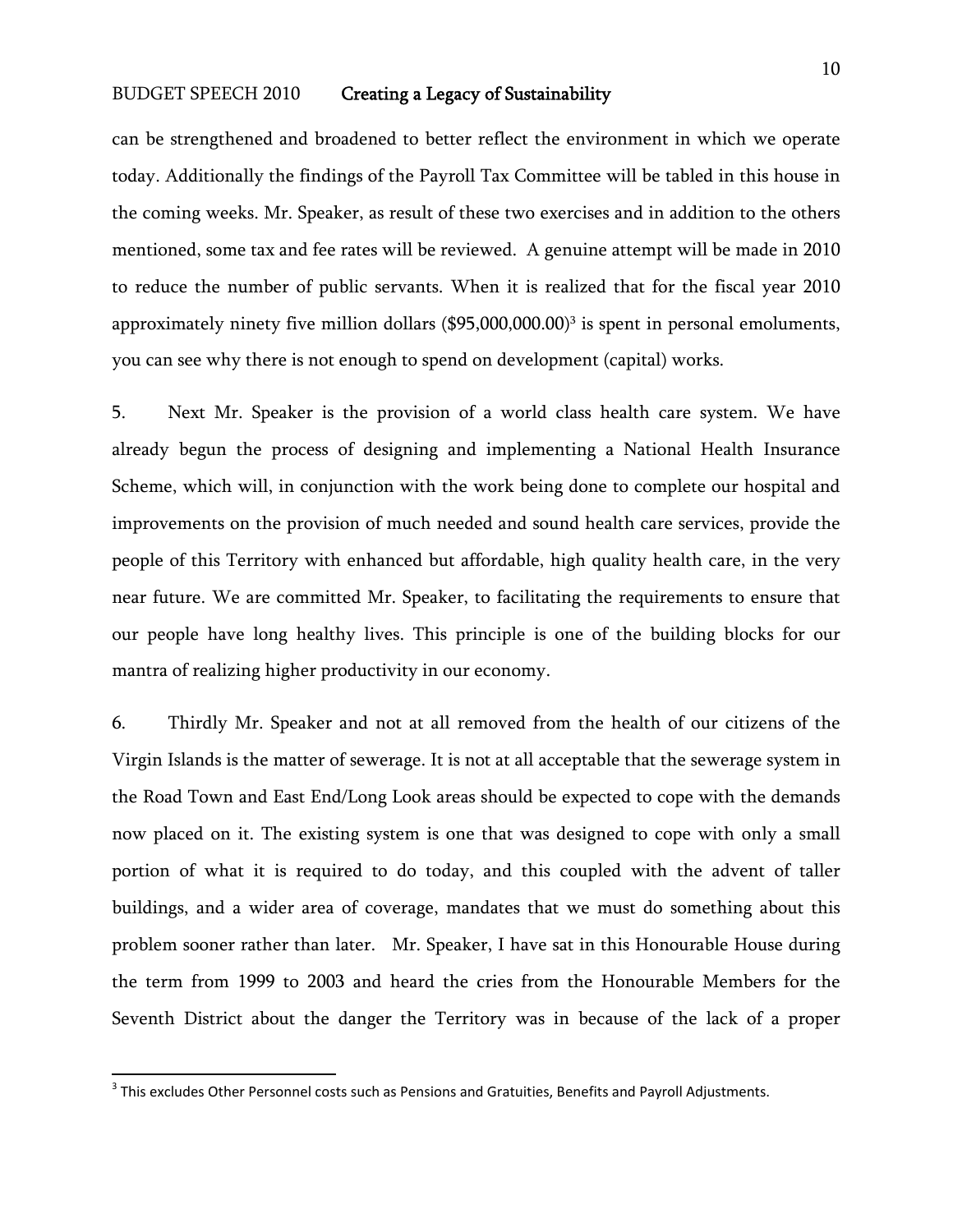sewerage system. Attempts were made to remedy the system in Road Town and Long Look/East End but the 2003 election resulted in an oust for the then Government, but we are making an effort to correct the sewerage system now. An agreement was signed with Bi-Water Ltd on 18<sup>th</sup> February, 2010 and that contract will carry out works on the sewerage system in Road Town and East End/Long Look. Mr. Speaker the work that they will be doing will be incorporated in the charge for the water which is twelve dollars and ninety cents (\$12.90) per 1000 imperial gallons for the first one hundred and fifty months (150) of the contract and there after six dollars and fifty cents (\$6.50) for the remainder of the sixteen year (16 yr) contract.

7. On 4th March, 2010, Government signed an agreement with Ocean Conversion (BVI) Ltd to supply water from the Bar Bay plant to the eastern end of Tortola for seventeen cents (\$0.17) an imperial gallon for seven years (7 yrs) with an option for renewal for another seven years (7 yrs). Ocean Conversion (BVI) Ltd will also enter into negotiation with the Government of the Virgin Islands to use the water plant at Baugher's Bay for a year.

8. With these arrangements we are assured of a water supply and a greatly improved sewerage system in the near future.

9. A contract will soon be signed with Caribbean Basin Enterprises (BVI) Engineering Associates Ltd to supervise, oversee and perform work on the sewerage scheme in Road Town and East End/Long Look areas. This work includes a system wide inspection and flow monitor, replacement/repair of lift station and repair/replacement of collection system in the Road Town area. In the East End/Long Look area the following works will include installation of Parham Town gravity lines, construction of trunk lines from Parham Town, East End to Greenland pump station, construction of Greenland pump station and installation of the main interceptor from Greenland pump station to Paraquita Bay.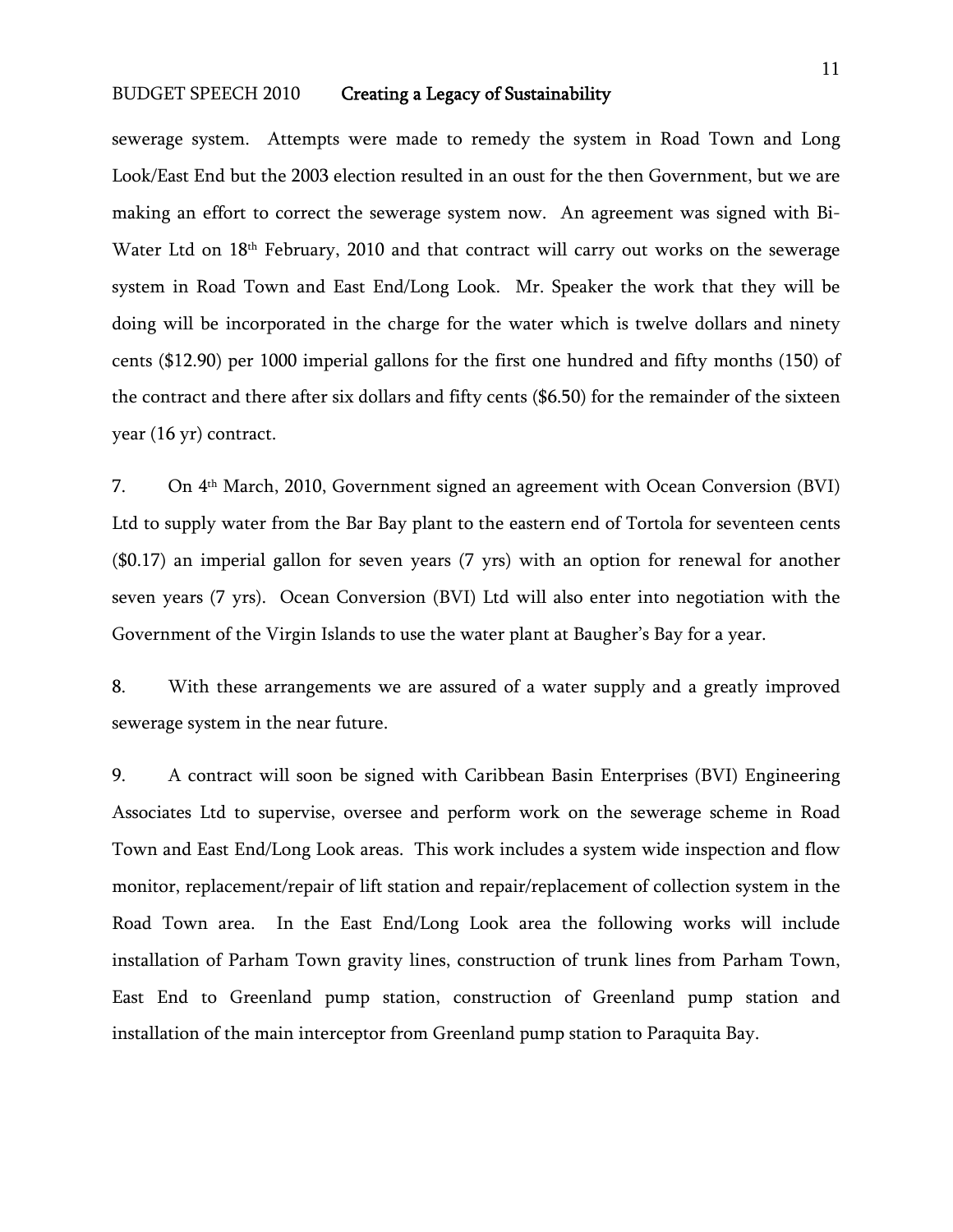10. Mr. Speaker the agreement with Bi-Water and other pending works on the sewerage collection and transmission network are all part of this governments plan to treat this problem. In addition, the population density of our most populated community, East End, has outgrown the time honoured system of septic tanks, and hence this community must be serviced by a comprehensive sewerage network as well.

11. During 2009, it was possible to complete surfacing several miles of road in Anegada, completion of the Valley/Nail Bay road on Virgin Gorda and also roads in Jost Van Dyke. Work is progressing swiftly in laying water pipes from the Settlement to Loblolly Bay, Mr. Levons restaurant and also to Flash of Beauty Restaurant (Mr. Egbert Wheatley's Restaurant).

12. Several land titles were distributed in Anegada already for 2010 and we intend to continue to do this. In Virgin Gorda Sound and Valley, house plots will be distributed and the BVI Ports Authority is working on improvements to the dock at St. Thomas Bay. It is expected that the Virgin Gorda Airport will soon be re-opened. The BVI Ports Authority is making plans to commence work soon on the Terminal Building at West End. The House of Assembly has unanimously passed the motion to acquire the land needed for the purpose and the declaration should have been published in the Gazette.

13. The budget that is before you anticipates that we will embark on these projects as high priority areas in 2010. Our people can also expect improvements to the power utility infrastructure, geared singularly at increasing reliability and capacity in order to meet the energy needs of this ever growing micro-economy.

14. Mr. Speaker, we will continue to forge ahead to complete the Greenhouse project in the coming months. It still remains as a vital measure to reduce our vulnerability to external shocks in the food market and thus protect and maintain the quality of life our people deserve.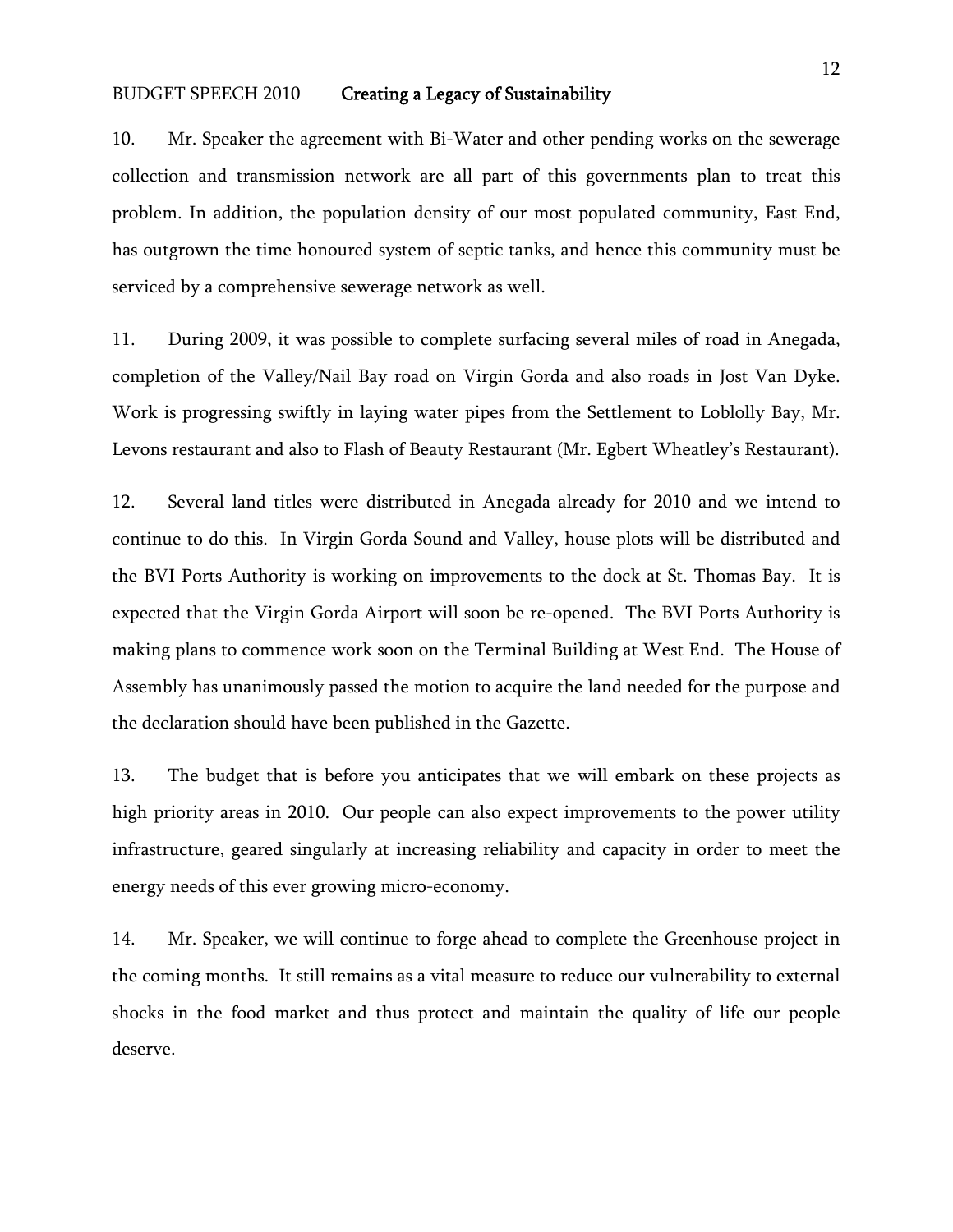15. Education continues to be a very significant part of our efforts, and as the budget document now before you reflects, we are especially mindful and focused on providing through education and youth programmes, the backbone and foundation to bring our "great little nation" ever forward.

16. Finally, Mr. Speaker in our Tourism and Financial Services sectors, today and in the coming months ahead, it will be anything but business as usual.

17. In our tourism sector we must continue to enhance our product, and while maintaining or even improving our position in our primary markets, cast our eyes farther afield and introduce ourselves to new clients. These efforts have gone as far as Asia, and in addition various activities such as our excellence in the Culinary Arts, the BVI Music Fest, the new Kite Jam and the BVI Spring Regatta, to name a few, illustrate that a visit to these emerald jewels are more than just a quiet day at the beach or on the water experiencing the grandeur and soothing calm of our pristine environment. A visit to the Virgin Islands can be an experience that is exciting and competitive as well.

18. This remains the case as well Mr. Speaker, in regards to the Financial Services sector, where a mixture of innovative and relevant legislation in addition to regulators and practitioners who are committed to remaining at the forefront of the industry, will in concert serve to keep the Virgin Islands at the cutting edge of this business. It would not have escaped your eyes Mr. Speaker that several bills have been brought before this house in the past few months, namely the Securities and Investment Business Act, Finance and Money Services Act, 2009, along with required regulations such as the Regulatory Code, 2009, all aimed at strengthening our regulatory regime and promoting our status as a jurisdiction of choice for doing legitimate business.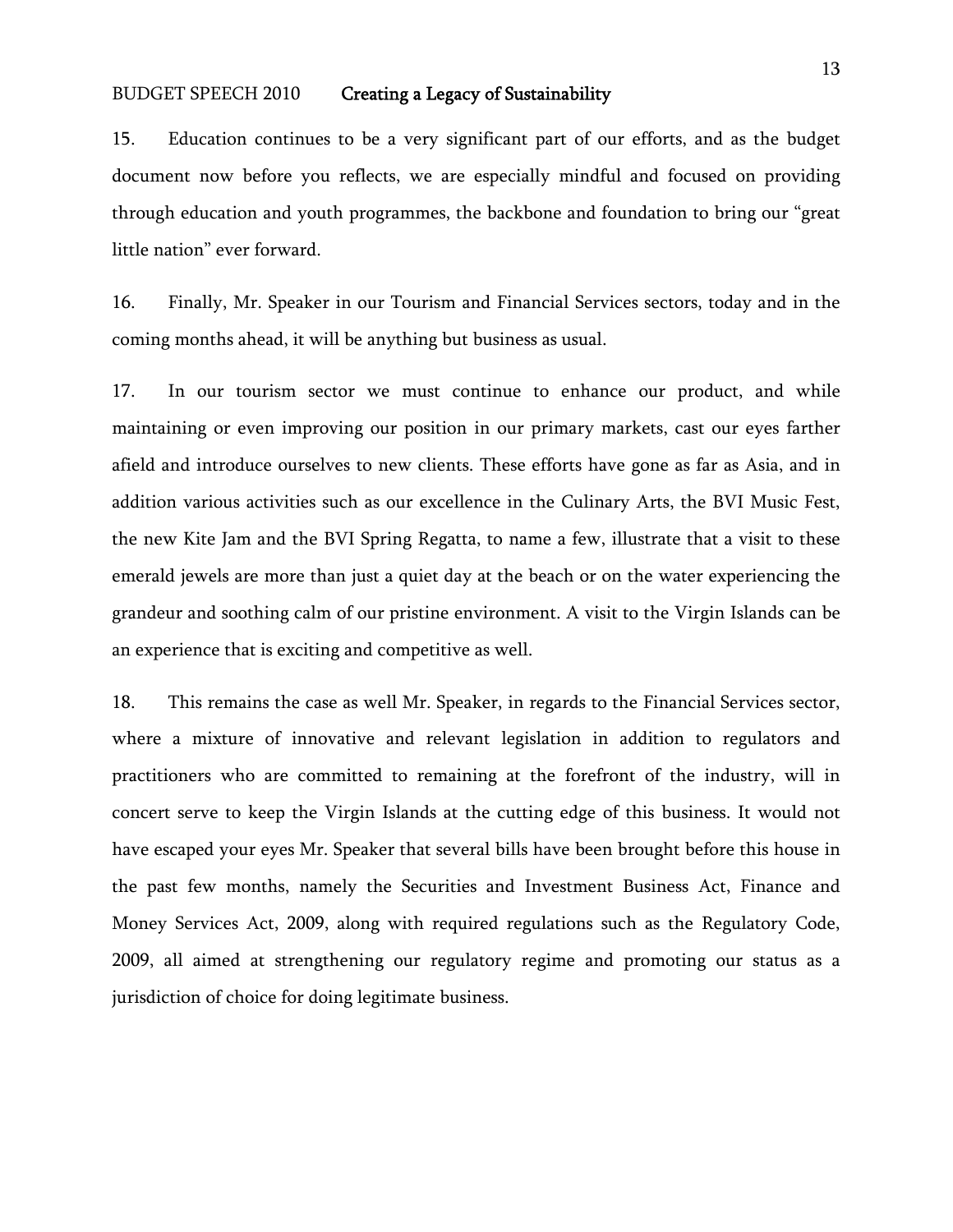19. We are also fully committed to ensuring that our signed Tax Information Exchange Agreements with our OECD partners are implemented effectively, through the efficient operation of the administration system that supports them.

20. Mr. Speaker in the interest of brevity I will not go into the intricacies of the wide range of initiatives that this government has proposed in this budget. However the Members of Cabinet will at the appropriate time bring and explain these initiatives to the people of these islands and in the interim they can be examined by perusing the proposed budget document now before you. I must say however, that I am heartened by their energy and commitment to doing what is best for the people of these islands, and would like to convey my deepest appreciation and gratitude to them for a job well done in the past year.

# Acknowledgements

1. I would like to close Mr. Speaker, with my expression of sincere thanks to those who have made this budget possible, through all the ranks of the public sector, including the statutory boards, the hardworking citizens of this Territory who have appointed us as custodians for the leadership of this Territory, and the various NGOs who through their various efforts contribute to the well being of the people of this Territory.

2. I thus present this budget before you Mr. Speaker for consideration and debate.

Thank you Mr. Speaker.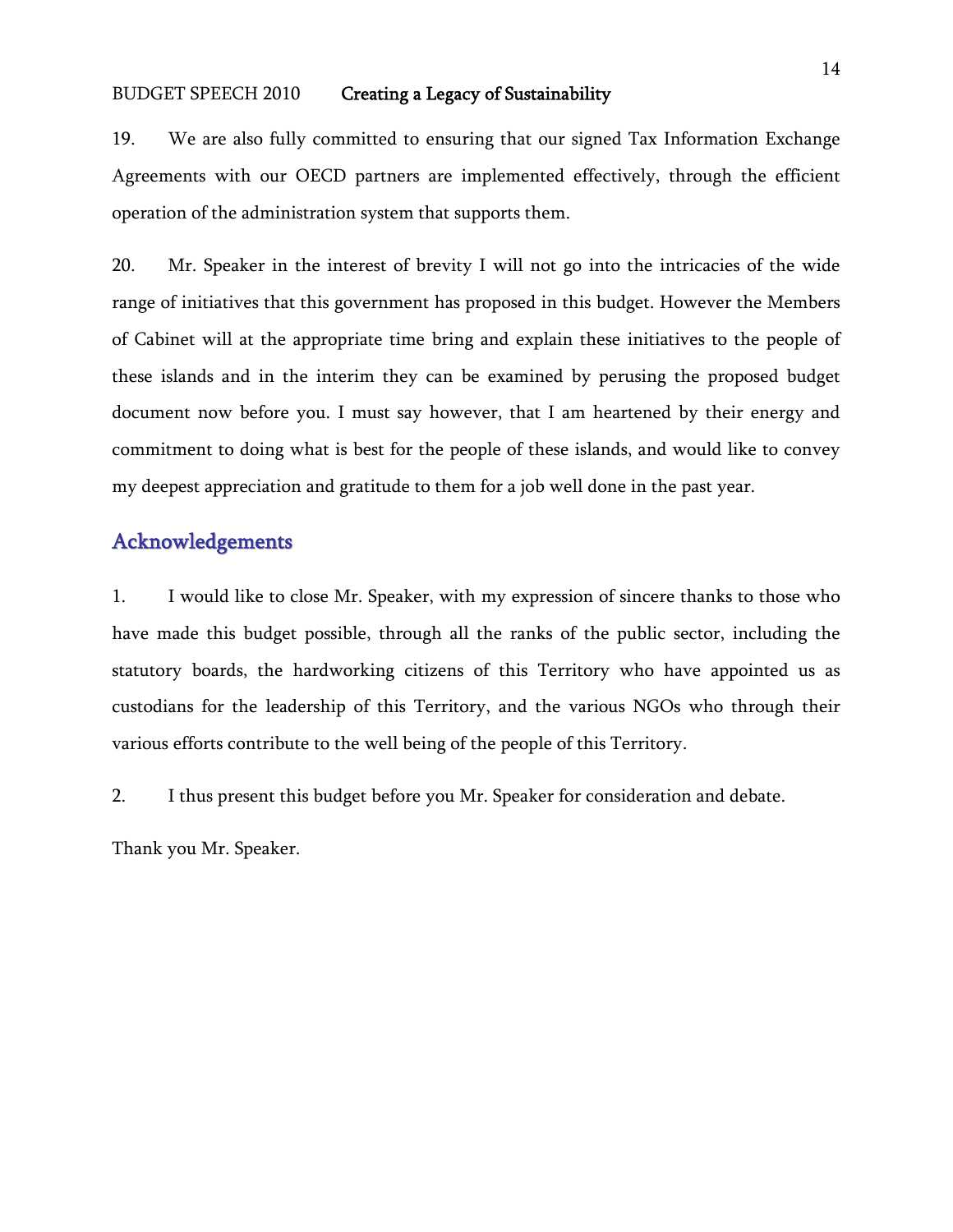# Appendices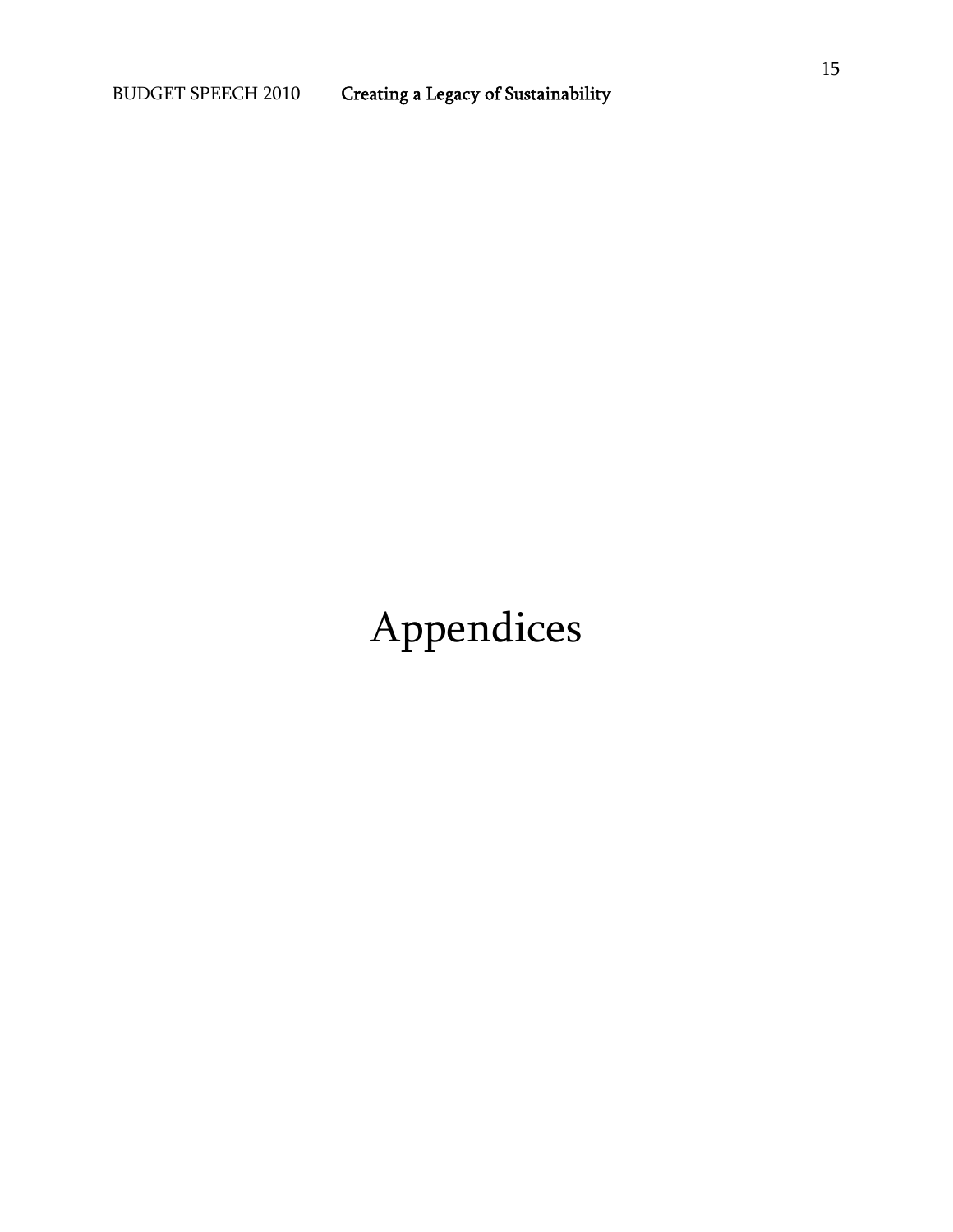# Appendix I

# PROFORMA FORECAST CASH FLOW STATEMENT FOR THE YEAR ENDING 31 DECEMBER 2010

|                                        |                         | 2010 Budget      | 2009 Est.<br>Actual |
|----------------------------------------|-------------------------|------------------|---------------------|
|                                        | <b>Note</b>             | \$000            | \$000               |
| OPERATING CASH FLOWS                   |                         |                  |                     |
| <b>Operating Receipts</b>              |                         |                  |                     |
| Coercive Revenue                       | $\mathbf{1}$            | 253,841          | 272,730             |
| <b>Trading Revenue</b>                 | $\overline{2}$          | 16,905           | 17,961              |
| <b>Investment Revenue</b>              | 3                       | 390              | 940                 |
| Other Revenue                          | $\overline{\mathbf{4}}$ | 530              | 690                 |
| <b>Total Operating Receipts</b>        |                         | 271,666          | 292,321             |
| <b>Operating Payments</b>              |                         |                  |                     |
| Personnel Costs                        | 5                       | (125, 222)       | (114,967)           |
| <b>General Operating Costs</b>         | 6                       | (63,748)         | (71, 730)           |
| Grants to Statutory Boards             | 7                       | (42, 978)        | (44, 049)           |
| Transfers                              | 8                       | (9, 409)         | (9,230)             |
| <b>Financing Costs</b>                 | 9                       | (7,592)          | (7, 860)            |
| Grants to Non-Government Organisations | 10                      | (1,568)          | (1,937)             |
| <b>Total Operating Payments</b>        |                         | (250, 517)       | (249, 773)          |
| Net Cash Operating Surplus (Deficit)   |                         | 21,149           | 42,548              |
| <b>INVESTING (ASSET) CASH FLOWS</b>    |                         |                  |                     |
| <b>Asset-Related Inflows</b>           |                         |                  |                     |
| Sales of Physical Assets               | 11                      | 200              | 800                 |
| Loans-Made Repaid                      | 12                      | $\boldsymbol{0}$ | 600                 |
| <b>Total Asset-Related Inflows</b>     |                         | 200              | 1,400               |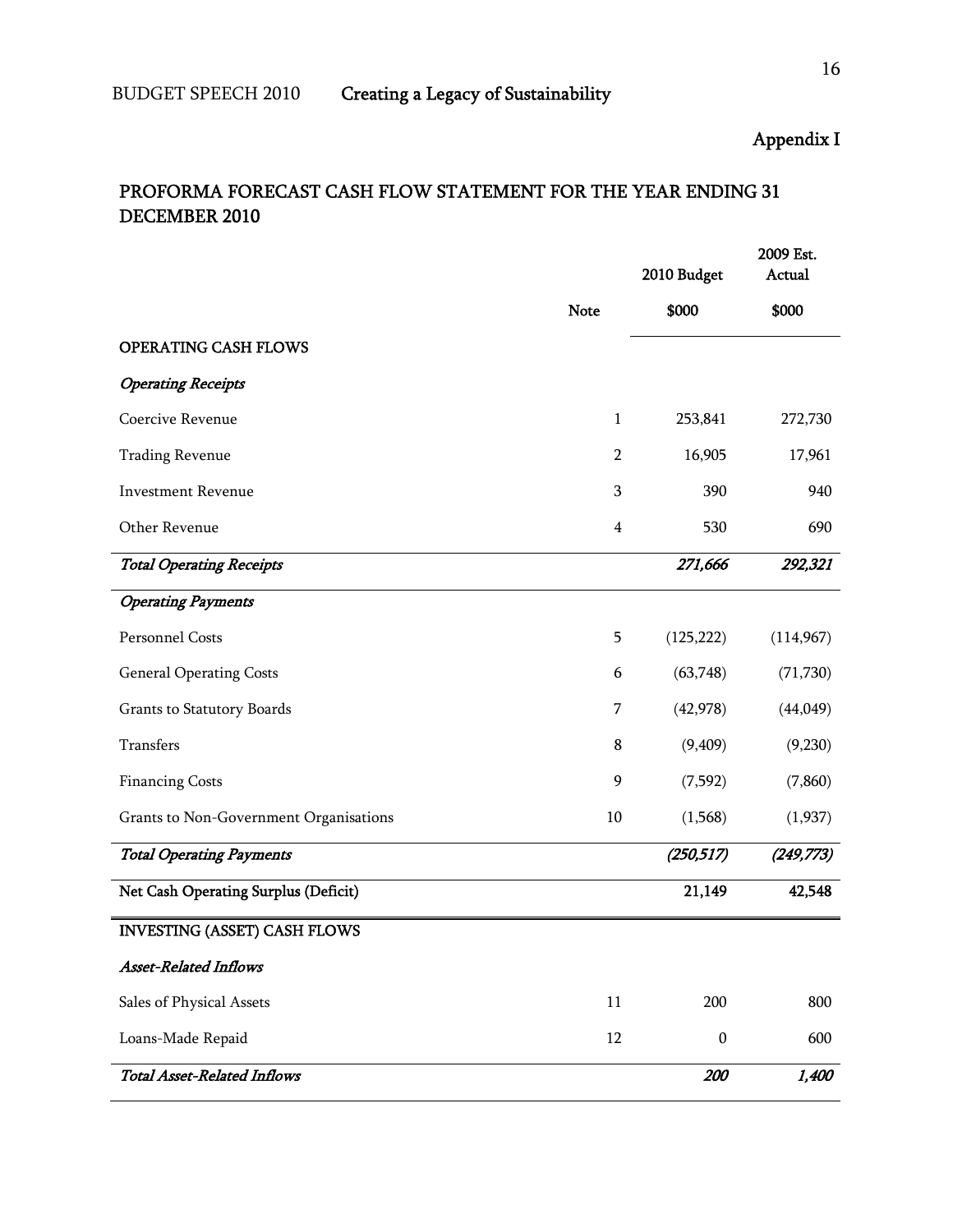| <b>BUDGET SPEECH 2010</b><br><b>Creating a Legacy of Sustainability</b> |    |                  |           |
|-------------------------------------------------------------------------|----|------------------|-----------|
| <b>Asset-Related Outflows</b>                                           |    |                  |           |
| Purchase of Physical Assets                                             | 13 | (24,710)         | (63, 893) |
| Capital Contributions to Statutory Boards                               | 14 | (0)              | (30, 162) |
| <b>CDB</b> Equity Contributions                                         |    | (166)            | (361)     |
| Loans-Made                                                              | 15 | (220)            | (600)     |
| <b>Total Asset-Related Outflows</b>                                     |    | (25,096)         | (95, 016) |
| Net Cash Investing (Asset) Flows                                        |    | (24, 896)        | (93, 616) |
| FINANCING (BORROWING) CASH FLOWS<br><b>Inflows</b>                      |    |                  |           |
| New Borrowing (Public Debt)                                             |    | $\boldsymbol{0}$ | 30,000    |
| <b>Outflows</b>                                                         |    |                  |           |
| Repayment of Borrowing (Public Debt - Principal)                        |    | (7,809)          | (5,220)   |
| Net Cash Financing (Borrowing) Flows                                    |    | (7,809)          | 24,780    |
| MOVEMENT IN CASH POSITION                                               |    |                  |           |
| <b>Operating Surplus (Deficit)</b>                                      |    | 21,149           | 40,523    |
| Net Investing (Asset) Cash Flows                                        |    | (24, 896)        | (93, 615) |
| Net Financing (Borrowing) Cash Flows                                    |    | (7, 809)         | 24,780    |
| Net Movement Between Funds                                              | 16 | $\boldsymbol{0}$ | $\bf{0}$  |
| Net Movement in Cash                                                    |    | (11, 556)        | (28, 312) |
| Plus Opening Bank Balance                                               |    | 61,428           | 89,740    |
| Plus Net Movement in "Current Accounts"                                 |    | $\boldsymbol{0}$ | $\bf{0}$  |
| Plus Net Movement in "Deposits"                                         |    | $\mathbf{0}$     | $\bf{0}$  |
| Plus Net Movement in "Other Advances"                                   |    | $\boldsymbol{0}$ | $\bf{0}$  |
| <b>CLOSING BANK BALANCE</b>                                             | 17 | 49,872           | 61,428    |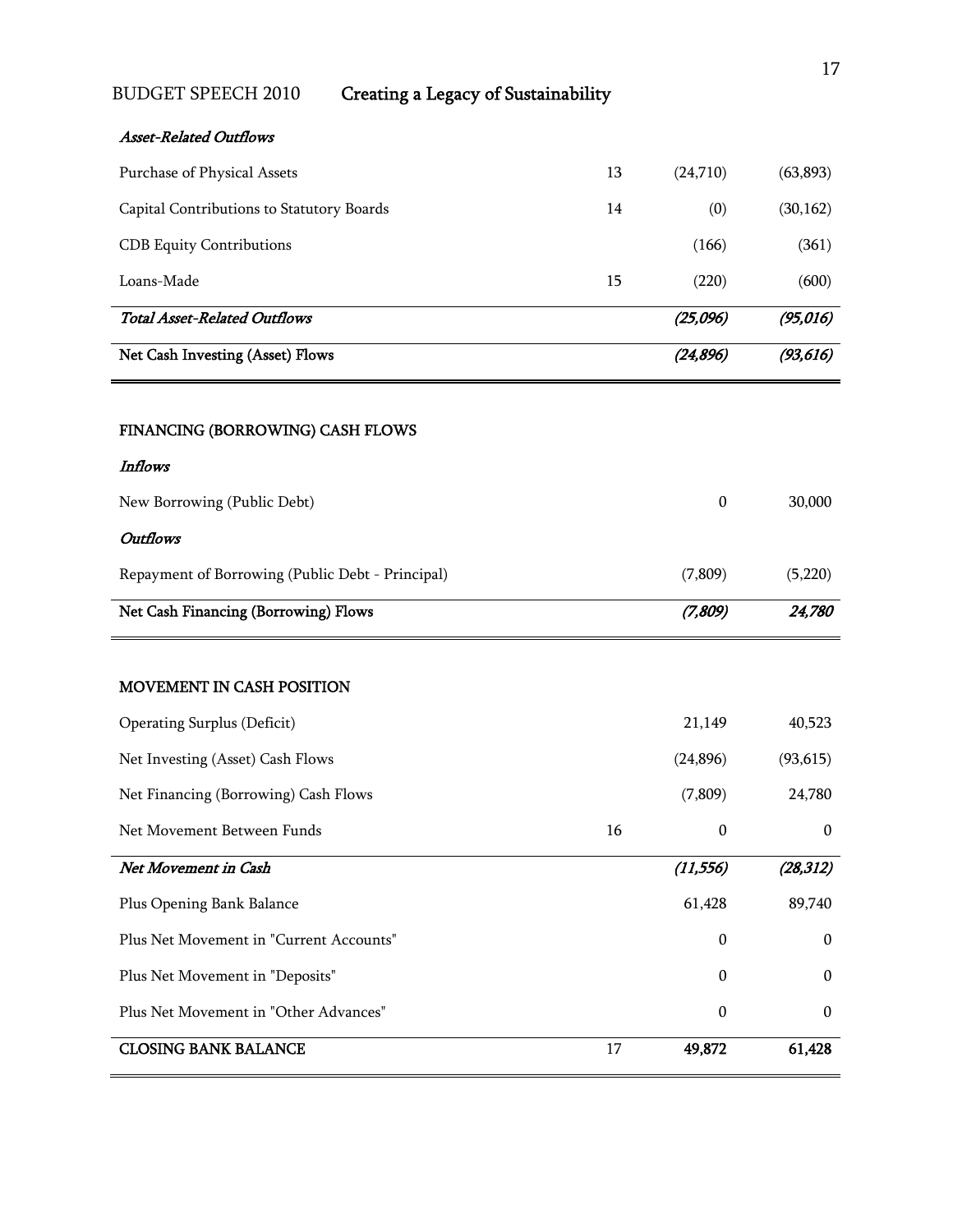| Notes to the Forecast Cash Flow Statement | 2010 Budget | 2009 Est.<br>Actual |
|-------------------------------------------|-------------|---------------------|
|                                           | \$000       | \$000               |
|                                           |             |                     |
| Note 1: Coercive Revenue                  |             |                     |
| Levies                                    |             |                     |
| <b>Financial Service Levies</b>           | 155,000     | 170,000             |
| <b>Taxes</b>                              |             |                     |
| Payroll Tax                               | 35,000      | 35,000              |
| Hotel Accommodation Tax                   | 2,750       | 4,500               |
| Passenger Tax (Air)                       | 1,500       | $\bf{0}$            |
| Property Tax                              | 2,100       | 2,200               |
| Passenger Tax (Sea)                       | 1,000       | 1,500               |
| Cruising Permits Tax                      | 2,100       | 1,500               |
| Corporate Income Tax                      | 200         | 900                 |
| Personal Income Tax                       | 300         | 1,200               |
| House Tax                                 | 250         | 100                 |
| Land Tax                                  | 145         | 80                  |
| Motor Vehicle Rental Surcharge            | 160         | 160                 |
| Other Taxes                               | 1,400       | 60                  |
| <b>Import Duties</b>                      |             |                     |
| Import Duties - Non-Alcoholic             | 30,100      | 32,500              |
| Import Duties - Alcoholic                 | 3,000       | 1,200               |
| Commercial Licenses                       | 625         | 800                 |
| Licenses                                  |             |                     |
| Work Permits                              | 6,500       | 5,000               |
| Drivers & Vehicle Licenses                | 1,600       | 1,700               |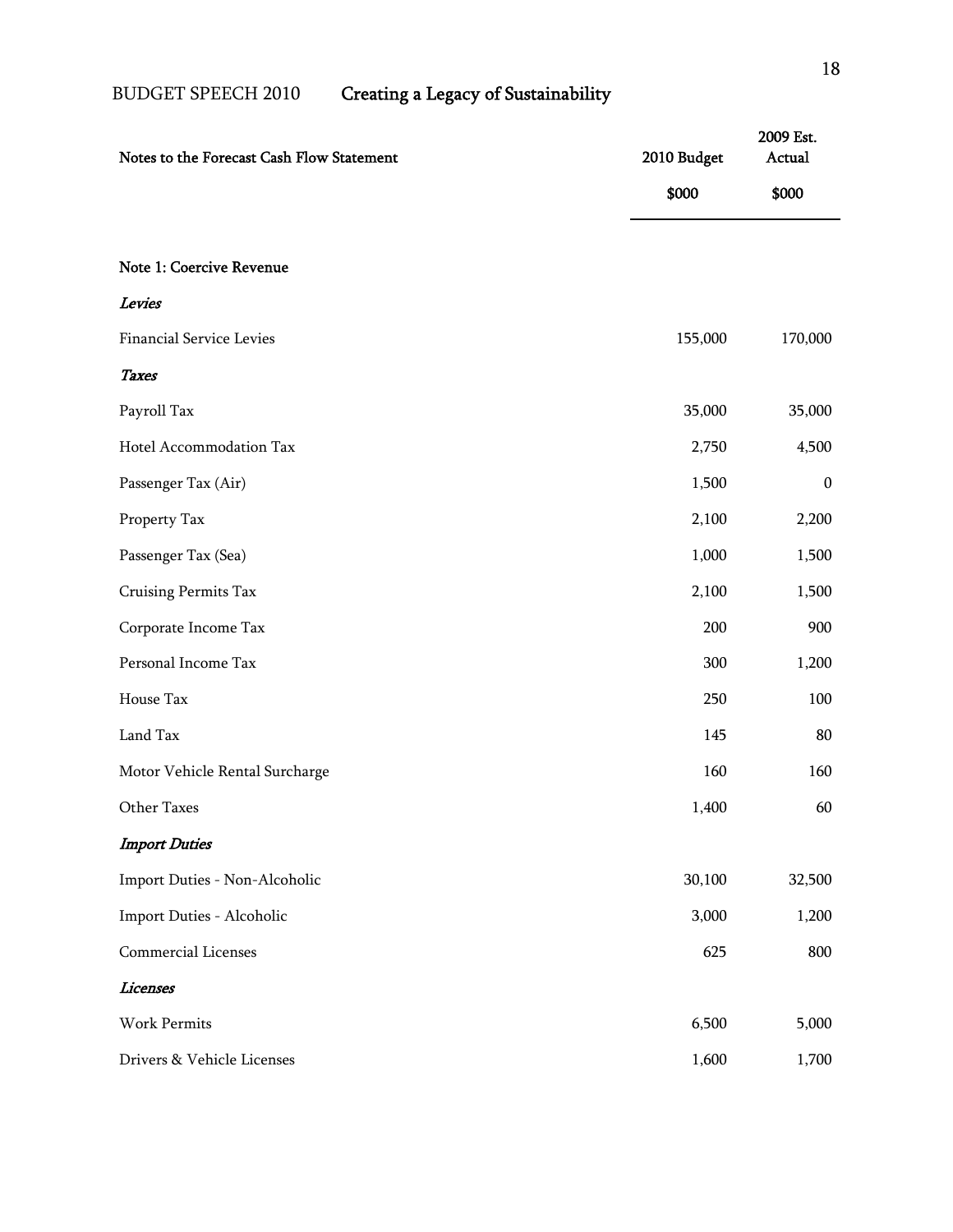| Trade Licenses                         | 800     | 500     |
|----------------------------------------|---------|---------|
| Registration of Ships & Captains       | 450     | 600     |
| Vessel/Captain Licenses                | 45      | 50      |
| Non-Belonger Land Holding Licenses     | 250     | 350     |
| <b>Fishing Licenses</b>                | 185     | 160     |
| Miscellaneous (Other) License Receipts | 125     | 90      |
| Liquor and Still Licenses              | 106     | 80      |
| <b>Stamp Duty</b>                      | 6,500   | 10,000  |
| Royalties                              |         |         |
| <b>Telecom Royalties</b>               | 1,000   | 1,600   |
| Coin Royalties                         | 50      | 25      |
| <b>Fines</b>                           |         |         |
| Judiciary Fines                        | 400     | 600     |
| Other Fines                            | 200     | 275     |
| <b>Total Coercive Revenue</b>          | 253,841 | 272,730 |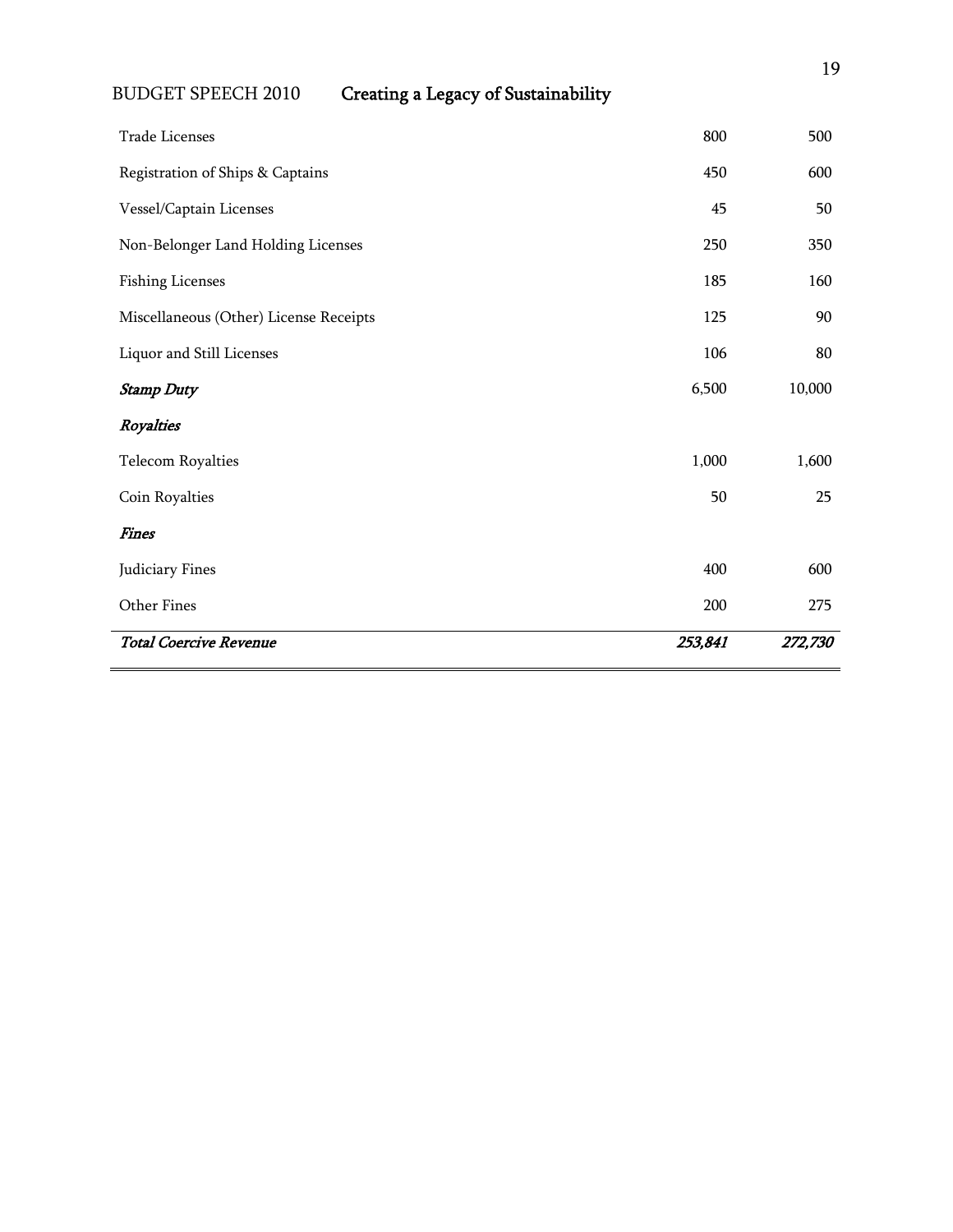| Notes to the Forecast Cash Flow Statement (continued) | 2010 Budget | 2009 Est.<br>Actual |
|-------------------------------------------------------|-------------|---------------------|
|                                                       | \$000       | \$000               |
| Note 2: Trading Revenue                               |             |                     |
| Fees                                                  |             |                     |
| Water and Sewerage Fees                               | 6,000       | 6,500               |
| Nationality Fees                                      | 925         | 800                 |
| Miscellaneous (Other) Fees                            | 1,500       | 1,000               |
| <b>Customs &amp; Immigration Services</b>             | 600         | 600                 |
| Mooring & Berthing Fees                               | 290         | 200                 |
| Development Control Authority Fees                    | 130         | 250                 |
| <b>Registration Fees</b>                              | 42          | 50                  |
| Reprographic Fees                                     | 24          | 22                  |
| Abattoir Fees                                         | 20          | 25                  |
| Audit Fees                                            | 5           | $\mathbf{1}$        |
| Ship Survey Fees                                      | 45          | 100                 |
| Seafarer Documentation Fees                           | 20          | 30                  |
| <b>Sales</b>                                          |             |                     |
| Sale of Postage Stamps                                | 4,000       | 4,500               |
| Sale of Seafood                                       | 1,500       | 1,525               |
| Sale of Forms & Publications                          | 350         | 425                 |
| Miscellaneous (Other) Postal Receipts                 | 350         | 400                 |
| Miscellaneous (Other) Sales Receipts                  | 225         | 325                 |
| Sale of Produce and Livestock                         | 120         | 120                 |
| Sale of Text Books                                    | 62          | $\overline{2}$      |
| Philatelic Receipts                                   | 50          | 50                  |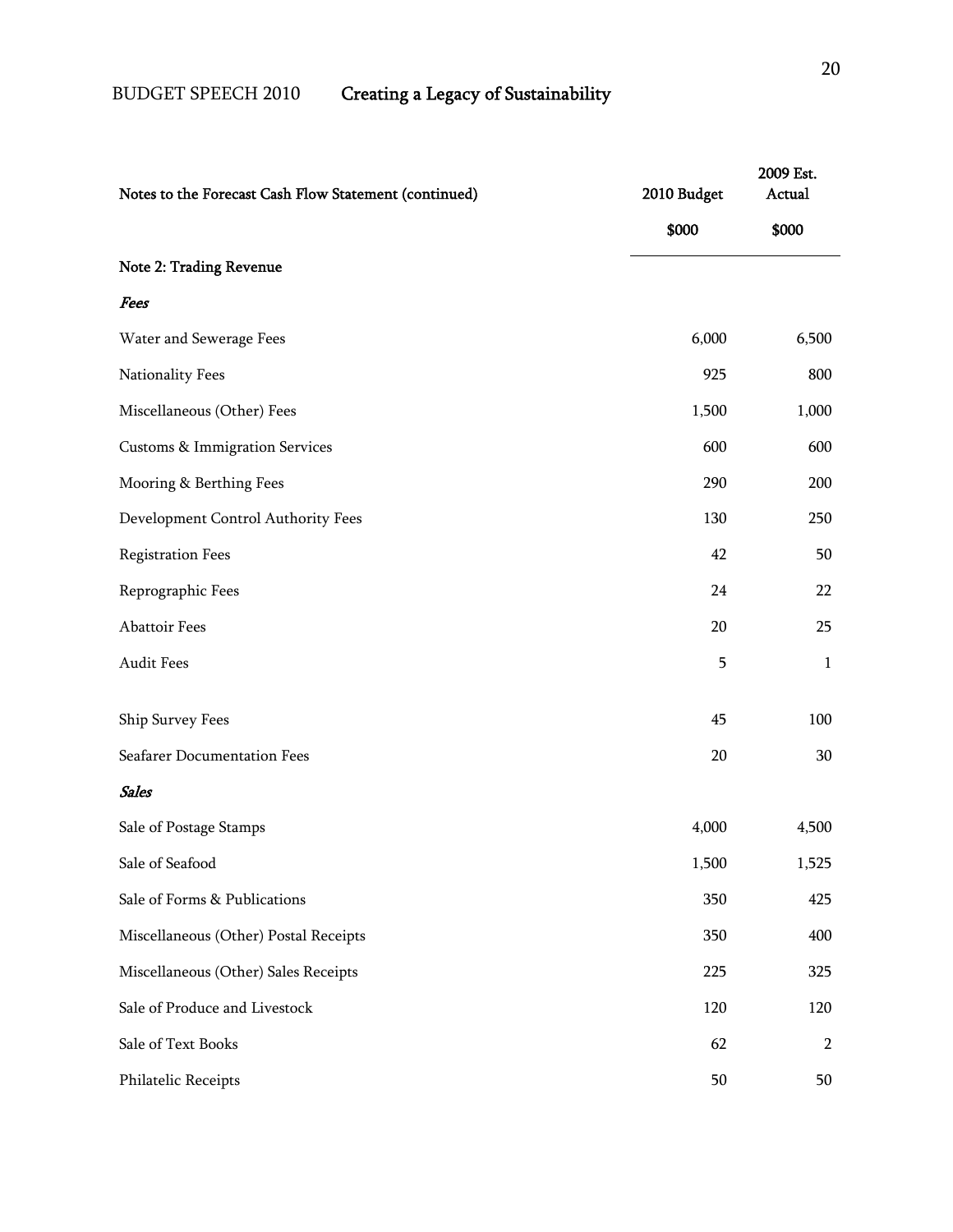| Sale of Entry Document Cards         | 35             | 45     |
|--------------------------------------|----------------|--------|
| Sale of Sand                         | 25             | 35     |
| <b>Rentals</b>                       |                |        |
| Public Land Rental                   | 160            | 200    |
| Letter Box Rental                    | 155            | 155    |
| Houses and Building Rental           | 70             | 300    |
| Vehicle and Plant Rental             | $\overline{2}$ | 1      |
| <b>Total Trading Revenue</b>         | 16,905         | 17,961 |
|                                      |                |        |
| <b>Note 3: Investment Revenue</b>    |                |        |
| Interest on Bank Balances & Deposits | 350            | 900    |
| Interest on Loans to Staff           | 40             | 40     |
| <b>Total Investment Revenue</b>      | 390            | 940    |
|                                      |                |        |
| Note 4: Other Revenue                |                |        |
| <b>Sundry Receipts</b>               | 500            | 600    |
|                                      |                |        |
| Services to Statutory Corporations   | 30             | 90     |

**Total Other Revenue** 690 690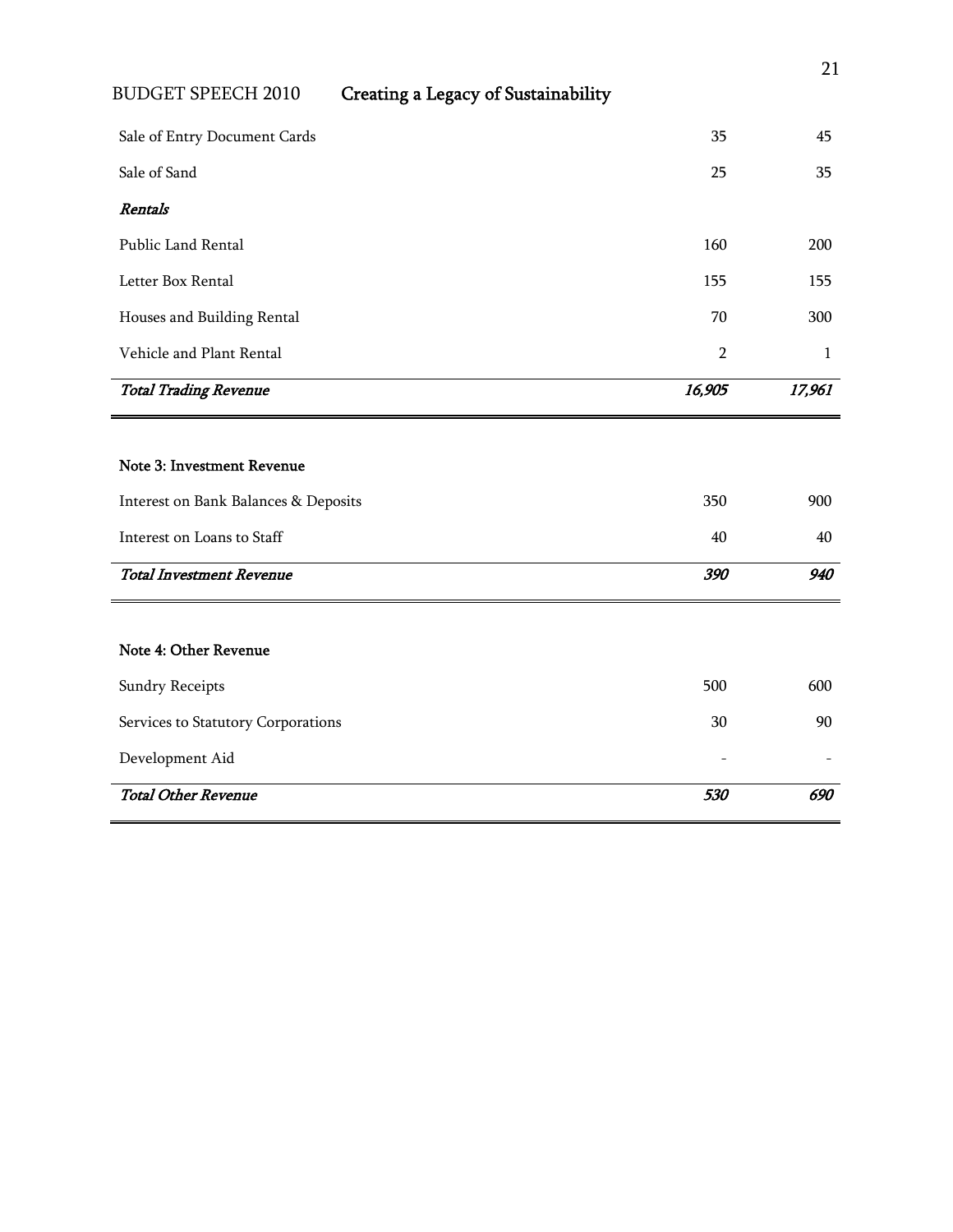| Notes to the Forecast Cash Flow Statement (continued)                 | 2010 Budget | 2009 Est.<br>Actual |
|-----------------------------------------------------------------------|-------------|---------------------|
|                                                                       | \$000       | \$000               |
| Note 5: Personnel Costs                                               |             |                     |
| Salaries and Allowances (Personnel Emoluments)                        | 81,134      | 78,873              |
| Wages, Supernumerary and Temporary Staff (Other Personnel Emoluments) | 25,487      | 17,730              |
| Pensions & Gratuities Provided by Law (Civil, Police, Legislative)    | 9,515       | 8,961               |
| Benefits (Social Security, Health Insurance and Payroll Tax)          | 7,576       | 7,752               |
| Other Gratuities                                                      | 1,130       | 1,251               |
| Payroll Adjustments (Head 880)                                        | 380         | 400                 |
| Net Salary Advances                                                   |             |                     |
| <b>Total Personnel Costs</b>                                          | 125,222     | 114,967             |
| Note 6: General Operating Costs                                       |             |                     |
| <b>General Ministry Operating Expenses</b>                            | 38,934      | 46,421              |
| Repairs, Maintenance and Minor Equipment                              | 7,167       | 7,170               |
| <b>Utilities</b>                                                      | 5,377       | 5,435               |
| <b>Rental Expenses</b>                                                | 5,137       | 5,214               |
| <b>Travel Expenses</b>                                                | 2,641       | 2,963               |
| Contributions to Overseas Organizations                               | 1,673       | 2,352               |
| Expenses of Boards and Committees                                     | 365         | 430                 |
| <b>Other Operating Costs</b>                                          | 2,454       | 1,745               |
| <b>Total General Operating Costs</b>                                  | 63,748      | 71,730              |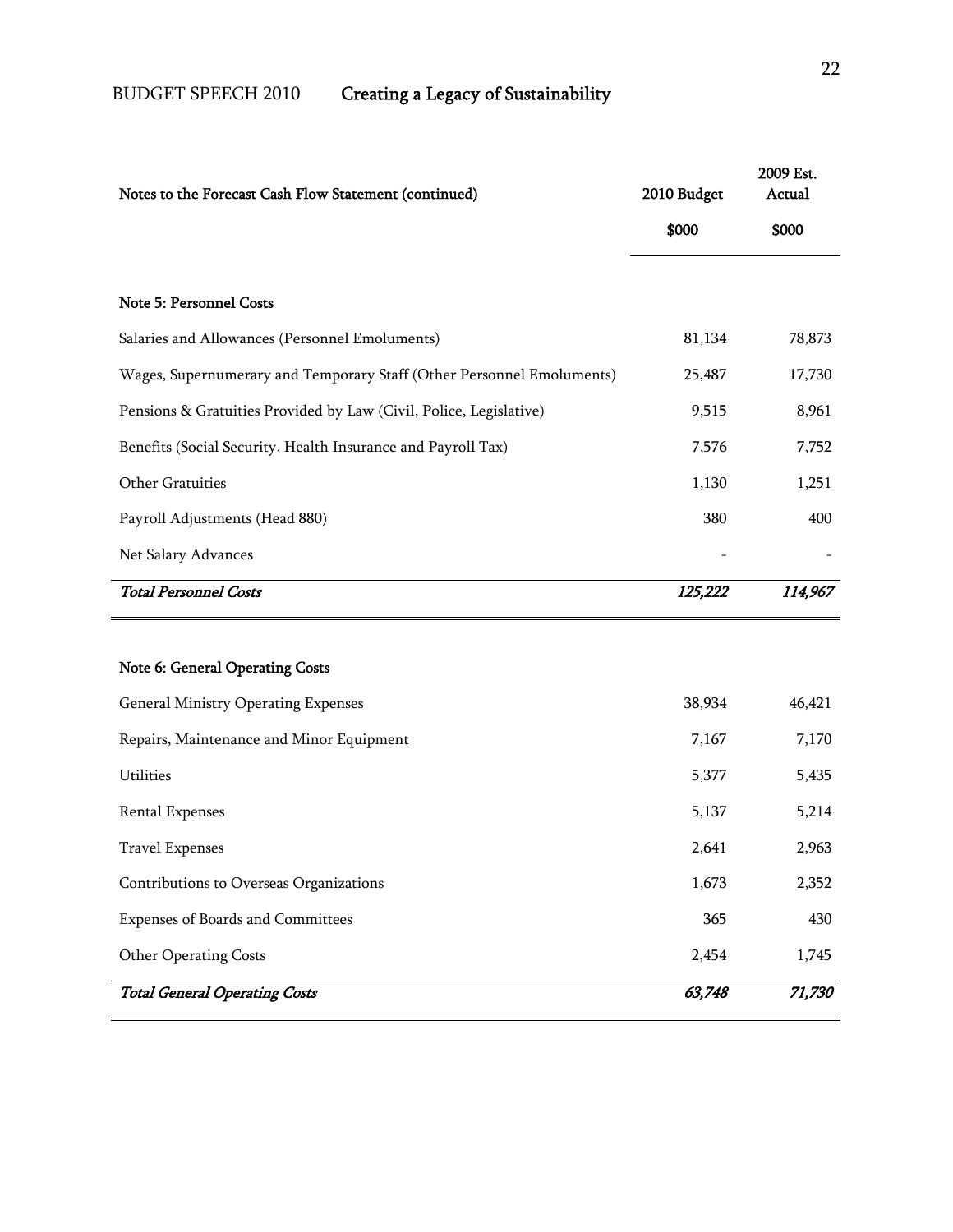#### Note 7: Grants to Statutory Boards

| <b>Total Grants to Statutory Boards</b>  | 42,978 | 44,049 |
|------------------------------------------|--------|--------|
| Other                                    | 66     | 68     |
| Financial Investigation Agency           | 700    | 736    |
| National Parks Trust                     | 428    | 450    |
| <b>Recreation Trust</b>                  | 480    | 505    |
| Telecommunications Regulatory Commission | 100    | 750    |
| <b>BVI Airports Authority Ltd</b>        | 3,325  | 3,500  |
| H. Lavity Stoutt Community College       | 11,068 | 11,000 |
| Tourist Board                            | 9,711  | 10,240 |
| <b>BVI Health Services Authority</b>     | 17,100 | 16,800 |

#### Note 8: Transfers

| <b>Total Transfers</b>              | 9,409            | 9,230 |
|-------------------------------------|------------------|-------|
| Other                               | $\boldsymbol{0}$ | 45    |
| Special Needs Programme             | 117              | 122   |
| Legal Aid                           | 190              | 107   |
| Graduate Scholarship Programmes     | 271              | 300   |
| <b>Further Education Programmes</b> | 480              | 530   |
| <b>Special Projects</b>             | 820              | 850   |
| <b>Assistance Grants</b>            | 3,831            | 3,276 |
| Scholarships Abroad                 | 3,700            | 4,000 |

# Interest on public debt 7,579 7,838 Commission on debt raising 13 22 Total Financing Costs 7,592 7,860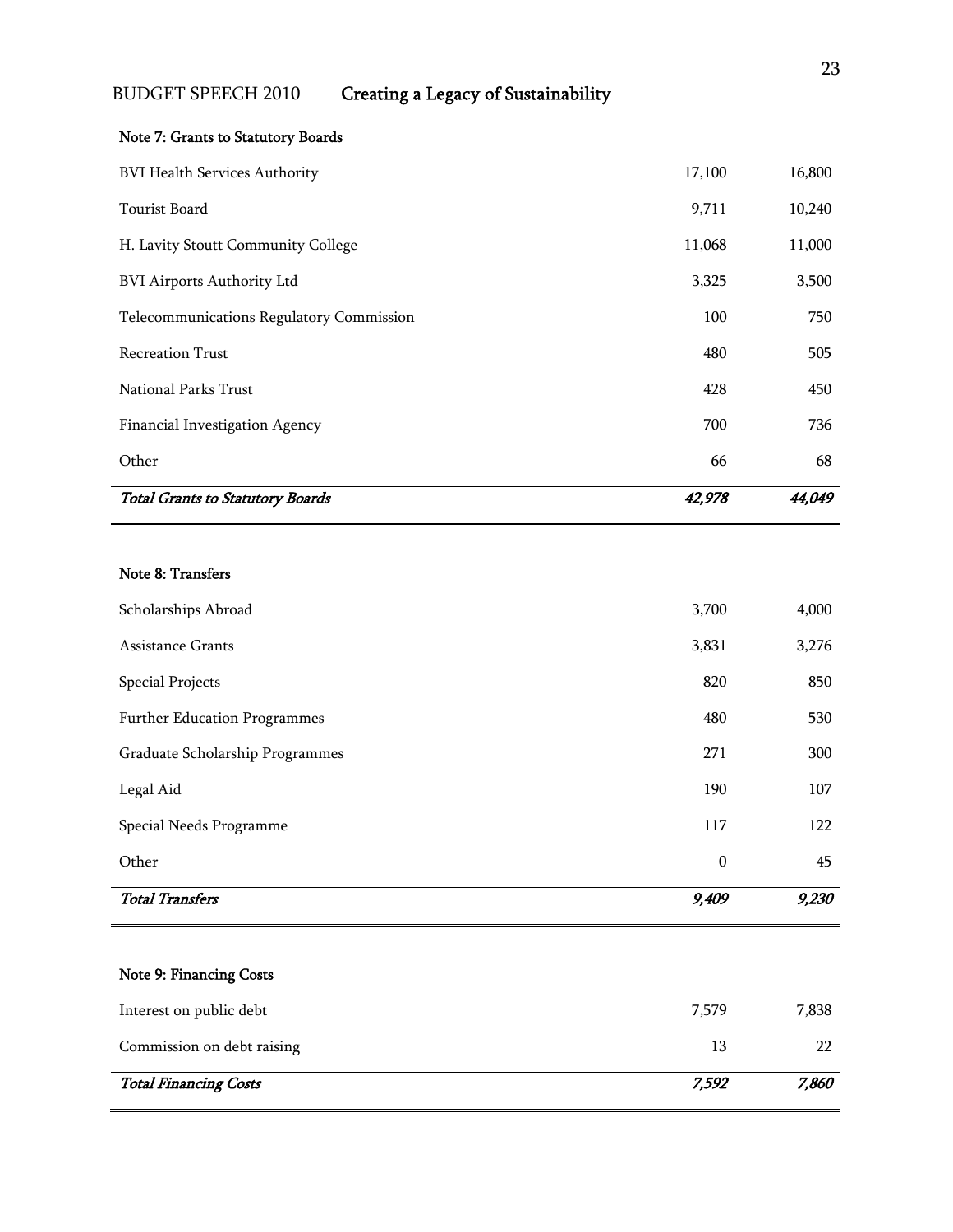| <b>Festival Committees</b>                     | 600              | 830   |
|------------------------------------------------|------------------|-------|
| Aviation Control (ASSI)                        | 644              | 644   |
| <b>Independent Medical Providers</b>           | 285              | 300   |
| <b>BVI Diabetes Association</b>                | $\boldsymbol{0}$ | 35    |
| HIV Aids Foundation Ltd                        | $\boldsymbol{0}$ | 32    |
| <b>BVI Red Cross</b>                           | $\boldsymbol{0}$ | 30    |
| Home Care Basics                               | $\mathbf{0}$     | 20    |
| <b>Beautification Committees</b>               | 19               | 14    |
| <b>Emergency Medical Transportation</b>        | 5                | 5     |
| Council for Alcohol and Drug Abuse (CADA)      | $\boldsymbol{0}$ | 6     |
| <b>VISAR</b>                                   | 5                | 5     |
| Craft Alive                                    | 5                | 5     |
| Nursing Council                                | 5                | 5     |
| <b>BVI Nurses Association</b>                  | $\boldsymbol{0}$ | 5     |
| Keep the BVI Beautiful                         | $\boldsymbol{0}$ | 1     |
| Total Grants to Non-Governmental Organisations | 1,568            | 1,937 |

#### Note 10: Grants to Non-Governmental Organisations

# Note 11: Sales of Physical Assets

| Sale of Land                          | 200        | 84  |
|---------------------------------------|------------|-----|
| <b>Total Sales of Physical Assets</b> | 200        | 84  |
|                                       |            |     |
| Note 12: Loans-Made Repaid            |            |     |
| Loans to Staff: Car Loans             | 220        | 250 |
| Loans to Staff: Other Advances        |            |     |
| Total Loans-Made Repaid               | <i>220</i> | 250 |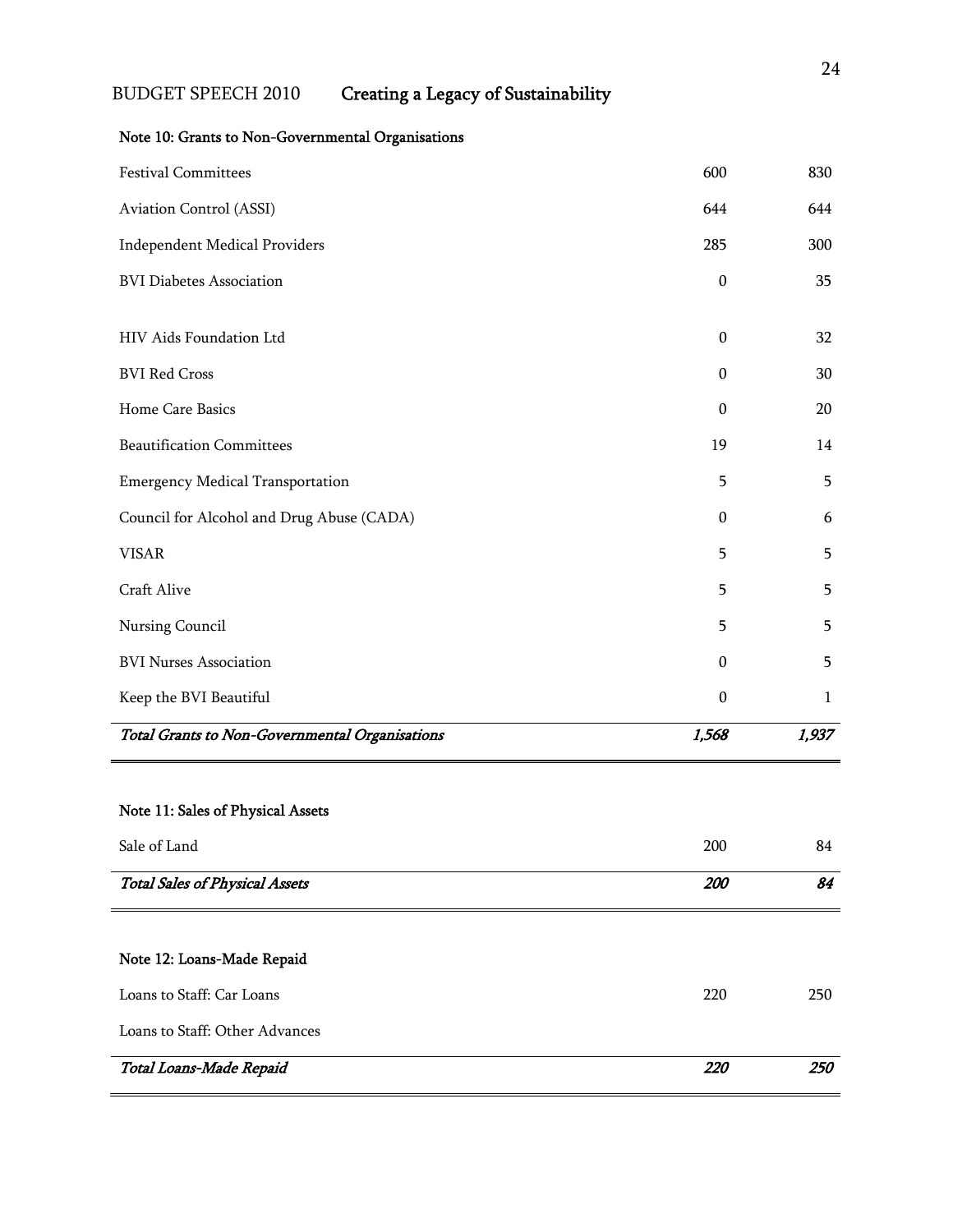# Note 13: Purchase of Physical Assets

| <b>Total Purchase of Physical Assets</b>  | 24,710           | 29,872           |
|-------------------------------------------|------------------|------------------|
| <b>Boats</b>                              | $\boldsymbol{0}$ | $\boldsymbol{0}$ |
| Land Development                          | 424              | 2,430            |
| Office Equipment                          | 6,561            | $\boldsymbol{0}$ |
| Historical & Other Heritage Assets        | $\mathbf 0$      | 100              |
| Furniture & Fittings                      | $\boldsymbol{0}$ | 150              |
| Harbours, Docks & Jetties                 | 700              | $\boldsymbol{0}$ |
| Vehicles                                  | $\boldsymbol{0}$ | 58               |
| Computer Hardware, Software and Databases | $\boldsymbol{0}$ | 1,363            |
| Water & Sewerage Systems                  | 5,000            | 10,000           |
| Specialist Plant & Equipment              | $\boldsymbol{0}$ | 1,489            |
| Other Infrastructural Assets              | 7,105            | 3,477            |
| Land                                      | $\boldsymbol{0}$ | 1,150            |
| <b>Buildings</b>                          | 2,600            | 6,655            |
| Roads & Bridges                           | 2,320            | 3,000            |

| <b>Total Capital Contributions to Statutory Boards</b> | 0 | 26,000   |
|--------------------------------------------------------|---|----------|
| National Parks Trust                                   | 0 | $\Omega$ |
| <b>BVI Electricity Corporation</b>                     | 0 | 6,000    |
| Development Bank of the Virgin Islands                 | 0 | 0        |
| <b>HL Stout Community College</b>                      | 0 | $\Omega$ |
| <b>BVI Airports Authority Ltd</b>                      | 0 | $\Omega$ |
| <b>BVI Health Services Authority</b>                   | 0 | 20,000   |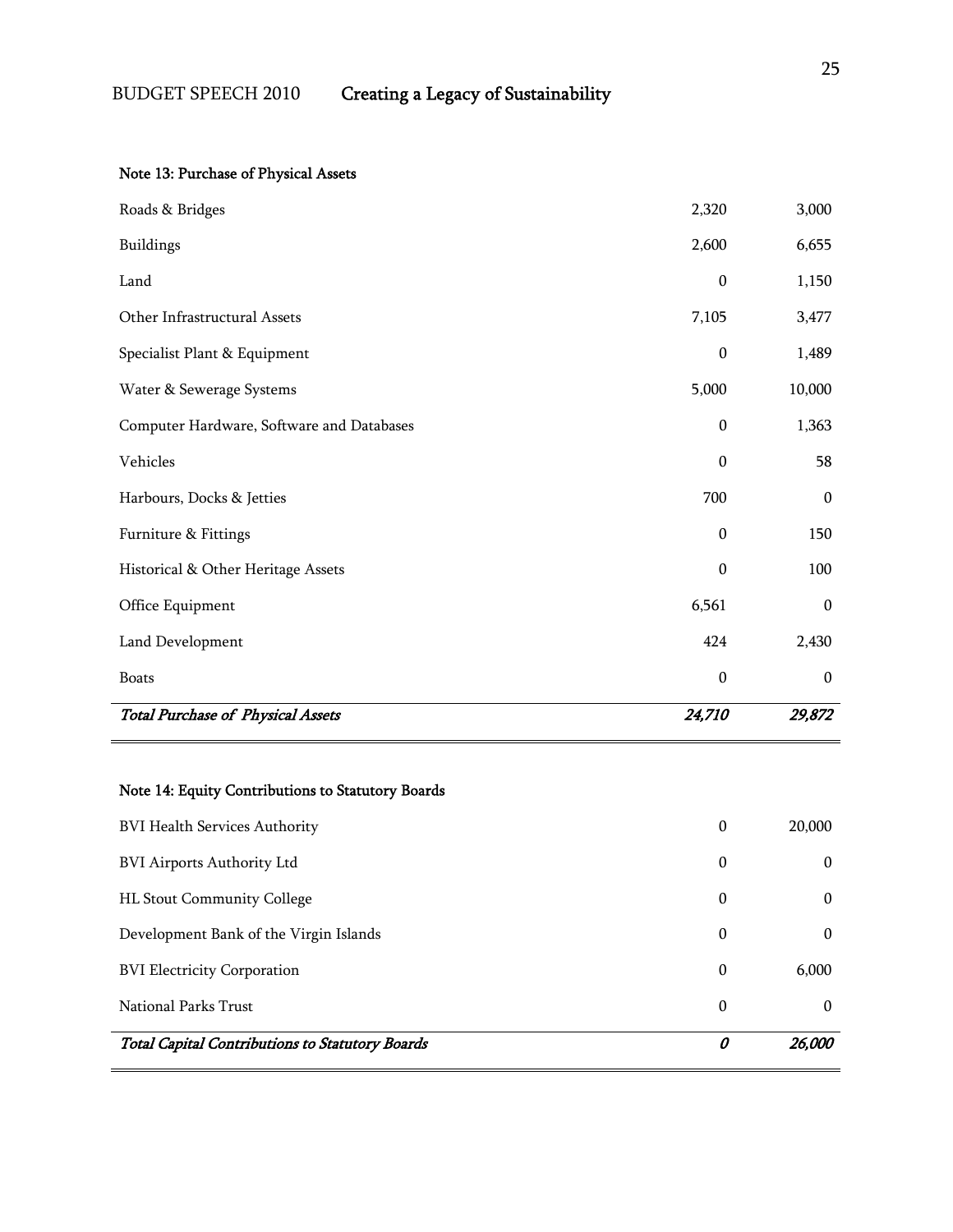#### Note 15: Loans-Made

| Loans to Staff: Car Loans                        | 700              | 750              |
|--------------------------------------------------|------------------|------------------|
| Loans to Staff: Other Advances                   | $\boldsymbol{0}$ | $\mathbf{0}$     |
| Total Loans-Made                                 | 700              | 750              |
| Note 16: Net Movement Between Funds              |                  |                  |
| <b>Transfers Out</b>                             |                  |                  |
| From Consolidated Fund (Contribution to Funds)   | (21, 149)        | (22, 648)        |
| From Development Fund                            | (0)              | (0)              |
| <b>Total Transfers Out</b>                       | (21, 149)        | (22, 648)        |
| <b>Transfers In</b>                              |                  |                  |
| Development Fund                                 | 18,149           | 22,648           |
| Pension Fund                                     | 2,000            | $\boldsymbol{0}$ |
| Reserve Fund                                     | 300              | $\boldsymbol{0}$ |
| Emergency/Disaster Fund                          | 300              | $\boldsymbol{0}$ |
| Contingency Fund                                 | 300              | $\boldsymbol{0}$ |
| Repairs and Renewal Fund                         | 100              | $\mathbf{0}$     |
| Car Loan Revolving Fund                          | $\boldsymbol{0}$ | $\mathbf{0}$     |
| <b>Total Transfers In</b>                        | 21,149           | 22,648           |
| Net Movement in Funds                            | $\bf{0}$         | $\bf{0}$         |
| Note 17: Cash and Bank Balances                  |                  |                  |
| Operating Bank Accounts & Deposits*              | 49,872           | 61,428           |
| Development Fund Bank Accounts & Deposits        | $\mathbf{0}$     | $\mathbf{0}$     |
| Emergency/Disaster Fund Bank Accounts & Deposits | $\mathbf{0}$     | $\boldsymbol{0}$ |
| Reserve Fund Bank Accounts & Deposits            | $\boldsymbol{0}$ | $\boldsymbol{0}$ |
| <b>Total Cash and Bank Balances</b>              | 49,872           | 61,428           |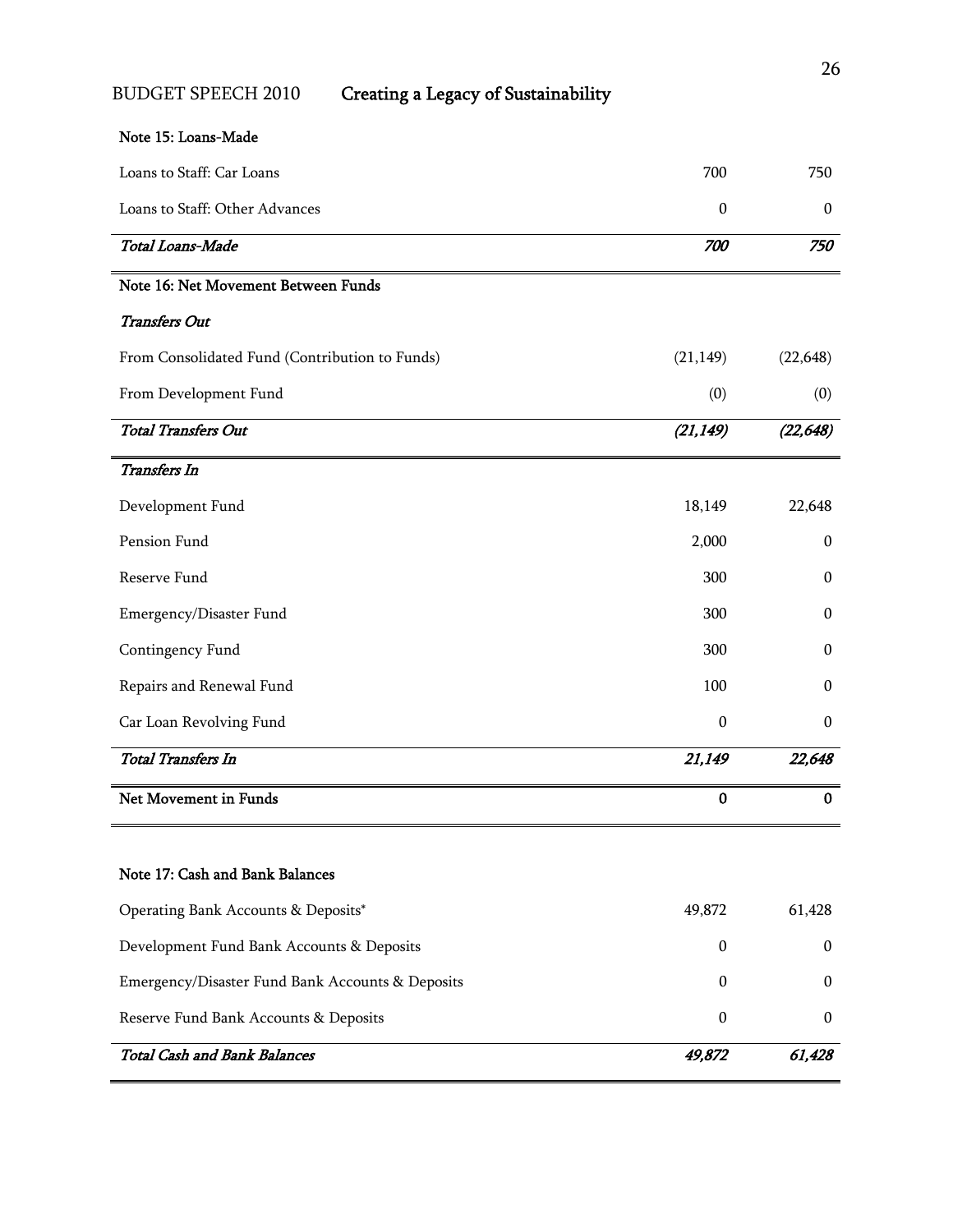#### $\overline{a}$  $\overline{a}$ s<br>Fixed Assets j - 20,000,000 40,000,000 60,000,000 80,000,000 100,000,000 120,000,000 140,000,000 Personal Emoluments Other Personal Operating Exp Utilities Rental Expens Travel Departmental Exp Special Exp  $2008$  2009 2010



#### 2010 Revenue Composition



#### 2010 Recurrent Expenditure Composition



#### Appendix II